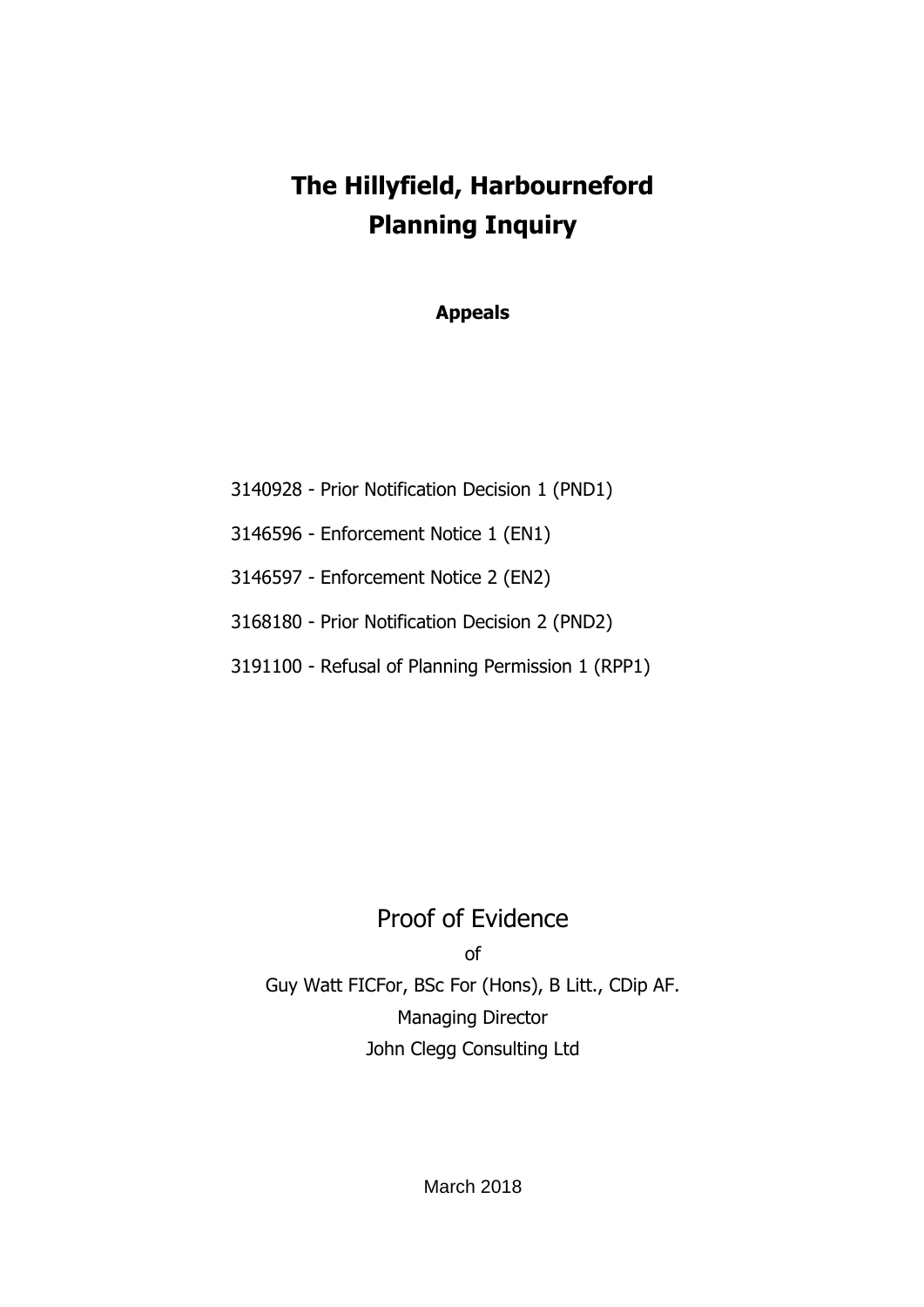## **The Hillyfield, Harbourneford Planning Inquiry**

## **PROOF OF EVIDENCE**

#### **CONTENTS**

| 1. |                                                              |     |
|----|--------------------------------------------------------------|-----|
| 2. |                                                              |     |
| 3. |                                                              |     |
| 4. |                                                              |     |
| 5. | Options for Harvesting, Marketing & Using Woodland Produce 8 |     |
| 6. |                                                              |     |
| 7. |                                                              |     |
| 8. | Buildings Needed for Woodland Related Activities15           |     |
| 9. |                                                              |     |
|    |                                                              |     |
|    | Annoy 1: Earest Cester Driging Ctrusture Couth West England  | า 1 |

Annex 1: Forest Sector Pricing Structure South West England .................21 Annex 2: Present Structures at The Hillyfield..........................................23

#### **© JOHN CLEGG CONSULTING LTD**

1 Ravelston House Loan Edinburgh EH4 3LY

Tel : 0131 343 6821 Email : gw@johncleggconsulting.co.uk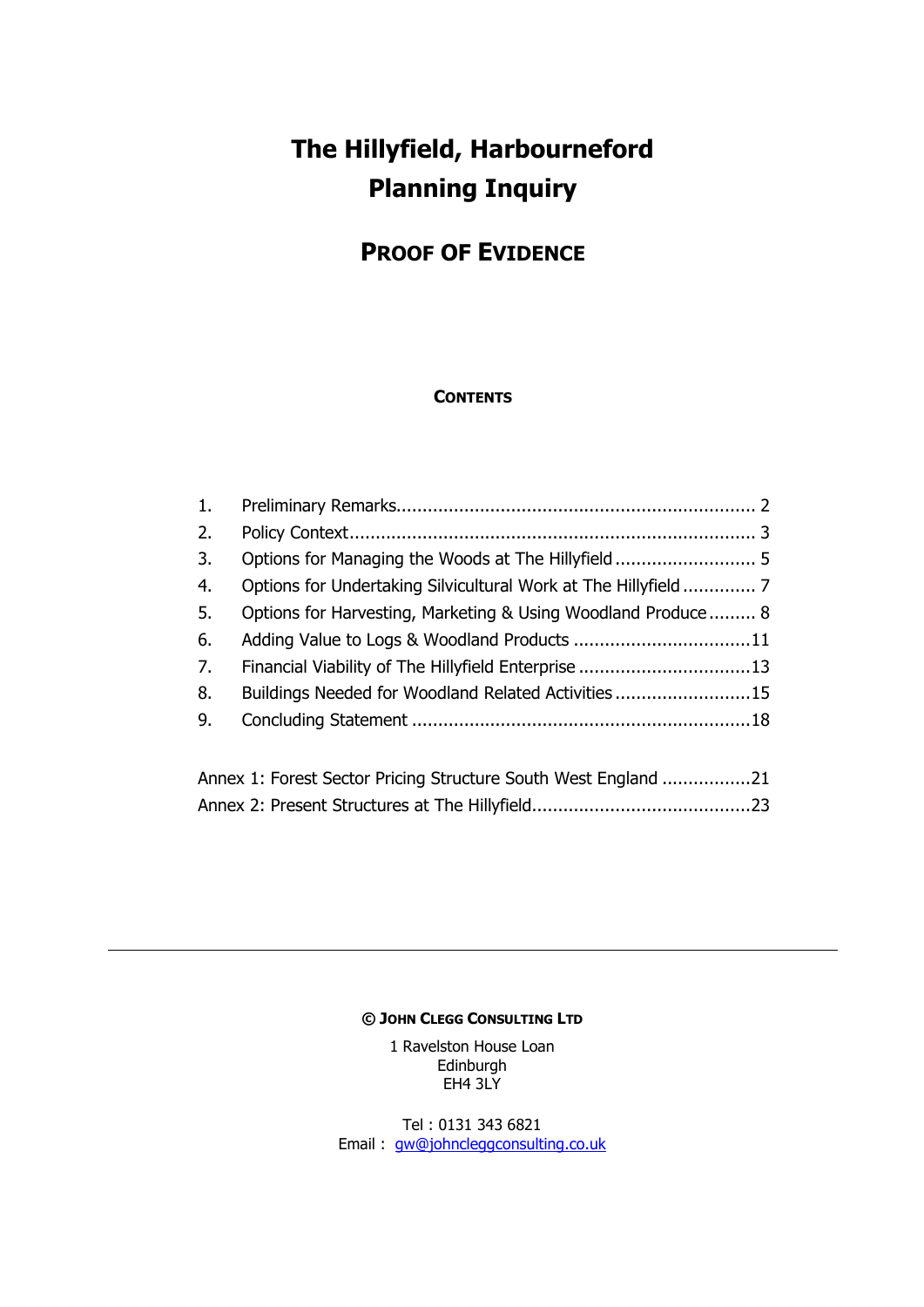## **1. PRELIMINARY REMARKS**

1.1. I was originally contacted by email by Mr D King-Smith in April 2015 who asked if I would be prepared to help him with a planning application for two buildings at The Hillyfield that he required for managing his woods on an environmentally sustainable basis. After I had studied a copy of the Woodland Management Plan approved of by Forestry Commission England, outline drawings of the two buildings proposed at that time, obtained an explanation of their purpose, and examined estimates of the quantity of timber the woods could produce, that Mr King-Smith emailed me, I agreed to help him. I set out my thoughts on why I thought the two buildings were necessary for managing the woods in a way that would allow him to achieve his vision in a letter to Mr King-Smith on 24<sup>th</sup> April 2015.

1.2. On 19<sup>th</sup> August 2015 Mr King-Smith emailed me again to tell me that there was still an issue with the Dartmoor National Park Authority (DNPA) over his application to construct the two new buildings and he asked if I would be prepared to comment on the DNPA Case Officer's report which he emailed to me to look at. I subsequently agreed to send my thoughts on it to Mr King -Smith which I did in a letter dated 20<sup>th</sup> August 2015.

1.3. On 13<sup>th</sup> April 2016 Mr King-Smith let me know that he was likely to lodge an appeal, so I arranged to visit The Hillyfield in the company of Mr D King-Smith on 20<sup>th</sup> August 2016. I arrived at approximately 11.0 am and left at about 3 pm after walking round the property and inspecting the woods and the existing buildings accompanied by Mr King-Smith. I had the opportunity during my visit to look at the Woodland Management Plan again and to ask Mr King-Smith about his vision for the property, what forestry management activities he had undertaken and what future activities he planned to undertake to achieve his Vision.

1.4. My comments that follow are based on the technical information Mr King-Smith has sent me, my discussions with him about the way he has conducted the management of his wood and my visit to the wood on 20<sup>th</sup> August 2016. My comments also draw on the knowledge I have obtained from my forestry education and training, and my work experience.

1.5. I am a Chartered Forester and a Fellow of the Institute of Chartered Foresters and I also act as an examiner for the Institute. I have an Honours degree in forestry from Aberdeen University and a Bachelor of Letters degree in forest economics from Oxford University and I also have a Certified Diploma in Accounting & Finance from the Chartered Institute of Certified Accountants.

1.6. I worked overseas for 6 years firstly for the Solomon Islands' Government as an Assistant Conservator of Forests before working at the Forest Research Institute in New Zealand as a Forest Economist for 4 years. During this time, and subsequently when back in the UK, I have undertaken a number of short term consultancy evaluations of overseas aid projects connected with silviculture, wood utilisation, the involvement of communities in establishing and managing woods, and conservation in different parts of the world for different aid agencies including FAO, UNDP and the UK Department for Overseas Development.

1.7. I have worked in the UK since 1979 when I joined the Economic Forestry Group, which was then the largest forest management company in the UK, as a forest economist advising clients, particularly pension funds and life assurance companies on investing in forestry and on the subsequent management of their forests. After 10 years I became a partner in John Clegg & Co, which is a firm of forestry surveyors and valuers, where I remained for 12 years. There I was involved in a wide range of forestry connected activities that included giving investment advice, valuations and sales as well as forest sector development consultancy projects. Since 2002 I have owned and run John Clegg Consulting Ltd which has focused on forestry consultancy work covering a wide range of sector related activities.

1.8. My work and my personal interest in woods and trees has meant that I have visited innumerable woods and forests in the UK and looked at and discussed their silviculture, talked to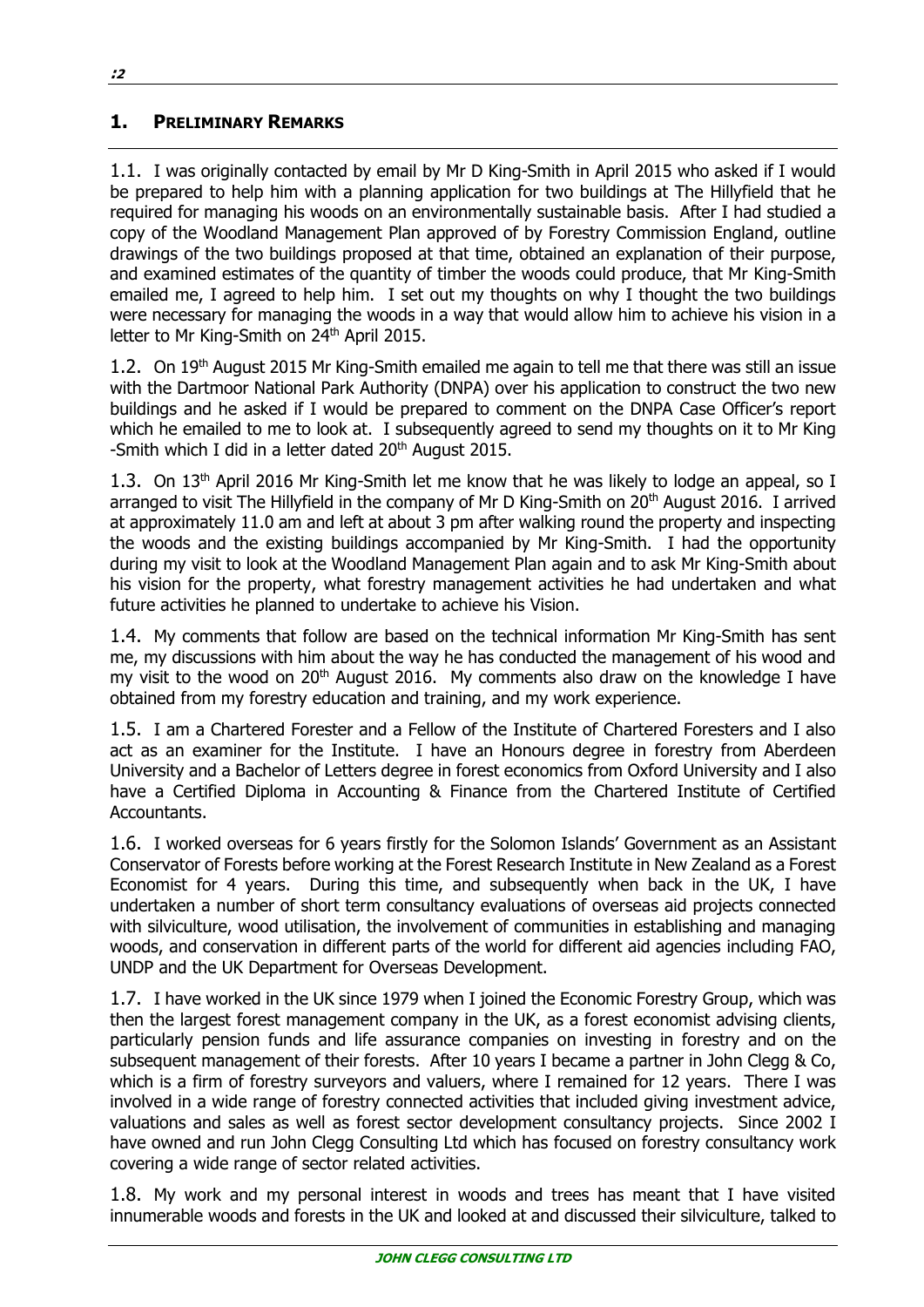a very wide range of owners, woodland managers, contractors, crafts people and managers of companies that process wood all along the wood chain.

1.9. In 2011 I completed a consultancy project in the South West of England for the Woodland Renaissance Partnership and the Forestry Commission. The project involved identifying opportunities for adding value to South West England home grown timber, assessing the potential for new technologies and providing an analysis of the business case for significant new investment in primary or secondary processing capacity in the South West of England. This meant that I had to get an in-depth knowledge and understanding of the forest economy of South West England which I did through a series of personal interviews and background research. My subsequent enquiries have indicated that there have inevitably been some changes of detail in the forest economy of the South West of England e.g. timber prices and costs, but none have been of sufficient size to radically alter it.

## **2. POLICY CONTEXT**

2.1. In understanding what is the appropriate way to manage the woods at The Hillyfield I felt I needed an understanding of the policy context. My understanding of it has been obtained from a variety of statements and publications of which the most important ones for me have been:

2.2. The UK government's Forestry & Woodland Policy Statement issued by Defra in January 2013 (p11) states that 'in England around 47% of woodlands, most in private sector ownership, remain unmanaged or under-managed. It goes on to state that this lack of management can and should be addressed if the economic, social and environmental potential that England's woodlands have to offer is to be realised'. It appears to me that the UK Government is therefore very supportive of bringing small woods, such as Mr King-Smith's, into management, and in developing markets for woodland produce.

2.3. The UK Government's Forestry & Woodland Policy Statement 2013 (p17) also says that 'a true and sustainable woodland culture needs to be built from the ground up and must be based on the needs, interests and enthusiasm of local people'. It goes on to state that 'it is important for landowners and businesses to be aware of and understand the interests of their local communities and be willing to work with them wherever possible to their mutual benefit. 'We want as many people as possible to be able to access green space, including woodlands, for exercise, leisure and recreational purposes'. I think Mr King-Smith's activities with the community, such as the Woodland Olympics and the Easter Egg Hunt events he organised seem to be entirely aligned with the Government's objectives.

2.4. In line with the UK Government's Statement, Forestry Commission England sees that one of the ways of bringing small and undermanaged woods back into management is through the development of a wood fuel sector which it is encouraging through active promotion and the provision of equipment grants. (A Woodfuel Strategy for England, 2006).

2.5. The report called 'Valuing England's National Parks by Cumulus Consultants Ltd in May 2013 states on p40 that 'NPAs have a longstanding and close working relationship with farmers and foresters in the National Parks, both as authorities and landowners (in some areas)'. NPAs influences and activities specifically include the following:

- 'Woodland product initiatives, designed to support the production, processing and marketing of high quality timber, coppice and other woodland products. This includes supply chain and quality assurance/certification activities.
- Wood fuel initiatives, designed to support the development of the wood fuel sector in National Parks. This includes business and marketing support, technical advice, and grants for equipment and boilers'.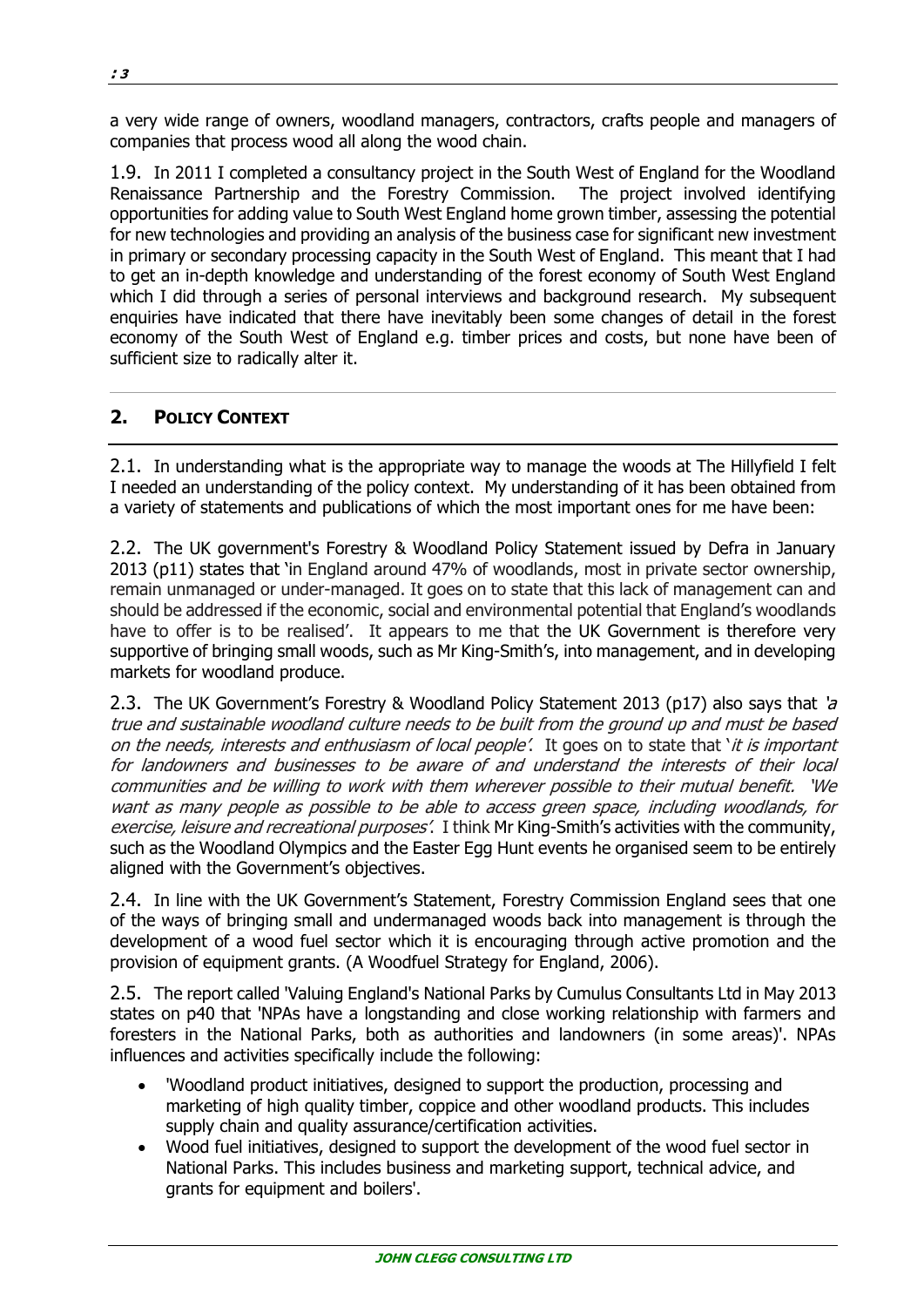The report did not identify that the DNPA's relationship was any different than other National Parks in England.

2.6. The National Parks Circular 2010 has a vision for 2030 (page 5) and the proposals at The Hillyfield seem entirely aligned with the four elements of that vision. The Circular also has a set of Priority Outcomes for 2010 to 2015 and suggested actions. These are quoted in full below with their paragraph numbers because they encapsulate and describe many of the activities that Mr King-Smith has been organising and which the DNPA seem to consider to be a change of land use and therefore subject to planning control.

#### **'Promoting opportunities for the understanding and enjoyment of the special qualities of the Parks by the public**

23. Large numbers of people visit and learn about the Parks every year, drawn by their landscapes, the chance to escape day to day pressures and above all, to experience the sense of freedom, peace, adventure and enrichment which generations have enjoyed since the Parks were first established. No two Parks are the same and the Government looks to individual Authorities to identify the special qualities of their Park, including those associated with their cultural heritage, wide open spaces, coastlines, the sense of relative wildness and tranquillity, and the dark night skies that Parks offer. Authorities should produce and promote educational and recreational strategies which are best suited to these special qualities, to enable residents and visitors to learn about what makes a Park special, to encourage wider action on sustainable living and make a personal connection.

24. Authorities should continue, and also encourage others, to develop innovative information and education programmes which help people to understand and enjoy what the Parks have to offer. They should continue to work with those in the education and voluntary sectors and to utilise new methods of communication to reach wider audiences in ways that best meet their needs.

25. The popularity of the Parks is a testament to the benefits they provide to the nation. However, some groups visit Parks less often than others such as ethnic minorities, young people, disadvantaged groups and disabled people. Authorities should recognise their responsibility to promote understanding and enjoyment to all sectors of society. A proactive approach is required to overcome the barriers to visiting and experiencing the Parks that may be encountered by under-represented groups. Authorities should continue to strengthen links with urban populations, taking steps to attract people from all walks of life.

27. Parks are attractive locations for large-scale community, charitable or other events and festivals such as organised charity walks, cycling events, cultural and musical events and fairs. Events should be encouraged which fully engage local communities and visitors, showcase 'greener living', minimise harm to the environment and help to interpret and encourage access to Parks. Such events can be significantly beneficial to achieving Park purposes and deliver economic and social benefits to local communities. Events with the potential to harm the special qualities of a Park, such as caravan and vehicle rallies and large music festivals, will need to be controlled. Authorities should build on their existing experience of working with event organisers to ensure the events programme overall contributes to the sustainable development of Parks and does not harm these special qualities. Parks offer community cohesion and sharing between rural and urban communities.

#### **Improving public understanding of the natural environment and the benefits of outdoor recreation (Page 17)**

61. The Authorities should make the most of visitors they receive to increase understanding of the natural environment, promote healthy outdoor recreation and inspire lifestyle choices that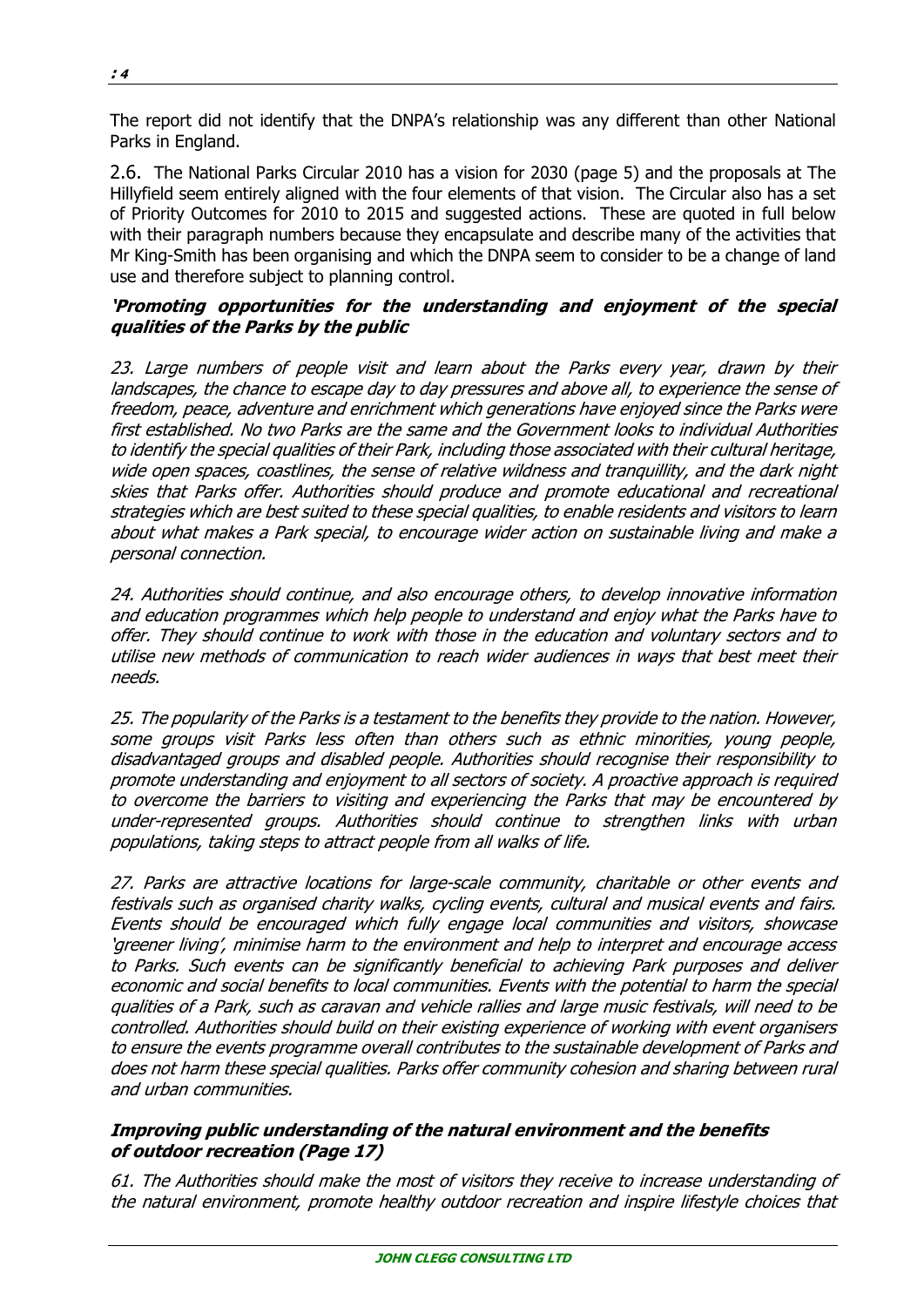support a diverse and healthy natural environment. In particular, children have less contact with nature now than at any time in the past. Contact with nature improves children's concentration and self discipline, and playing in a natural environment improves their social, mental and physical development. People who spend time in the natural environment as a child are more likely to continue visiting it as an adult and more likely to value these places and the many benefits they offer.

62. The Government (Department for Children Schools and Families) sponsored Learning Outside the Classroom (LOtC) initiative promotes the idea that every young person should experience the world beyond the classroom as an essential part of learning and personal development, whatever their age, ability or circumstances. The Parks contain a huge range of landscapes, habitats, history and rural communities, providing excellent opportunities for learning, recreation and exercise in beautiful natural surroundings.

63. Authorities should promote opportunities for children and young people to experience the natural environment in the Parks and seek to inspire a lifelong commitment to enjoying, understanding and caring for the natural environment. The Authorities should also work with partners to achieve a deep understanding of what people want from the natural environment and what will motivate lifelong behaviour change and should use this to inform their work in this area.'

2.7. The Dartmoor National Park Authority's own Local Development Framework Core Strategy Development Plan Document states that it wants to support the:

- Economy: To promote sustainable economic growth, particularly of key business sectors, and to utilise employment, land and premises effectively and efficiently.
- Core Strategic Aim Employment: To assist in the provision of local employment and business opportunities, particularly in Local Centres, and in ways that are beneficial to the National Park and the Community.
- Core Strategic Aim Farming: To assist in sustaining viable farming and *forestry* systems (italics added) as a vital element in the local economy particularly in ways that further the purposes of the National Park designation.

2.8. In the Dartmoor National Park Plan under the heading of 'Future of farming and forestry - Key areas' it specifically states:

'Many valley woodlands are in steep, difficult to work locations, which has led to some neglect. There is an ongoing challenge to bring the more accessible woodlands into positive management, particularly smaller woodlands that are not economically viable to manage. The increased interest in woodfuel and biomass for heating, milling timber and other woodland products means that this could change in future, particularly through co-operative working. Opportunities to bring neglected woodlands back into management will also support the woodland economy and create jobs linking to the **Prosperous Dartmoor** priority. There is also interest in increasing community involvement in woodlands and orchards which will contribute to objectives under Community Focus.'

2.9. Based on my research I think Mr King-Smith's activities seem to be very well aligned with how the Government would like National Parks to develop, with the Government's National Forestry Policy and with what the Dartmoor National Park Authority wants to see happen to woodlands in delivering the Dartmoor National Park Management Plan.

## **3. OPTIONS FOR MANAGING THE WOODS AT THE HILLYFIELD**

3.1. People buy or own woods for a variety of reasons. The total area of woodlands at The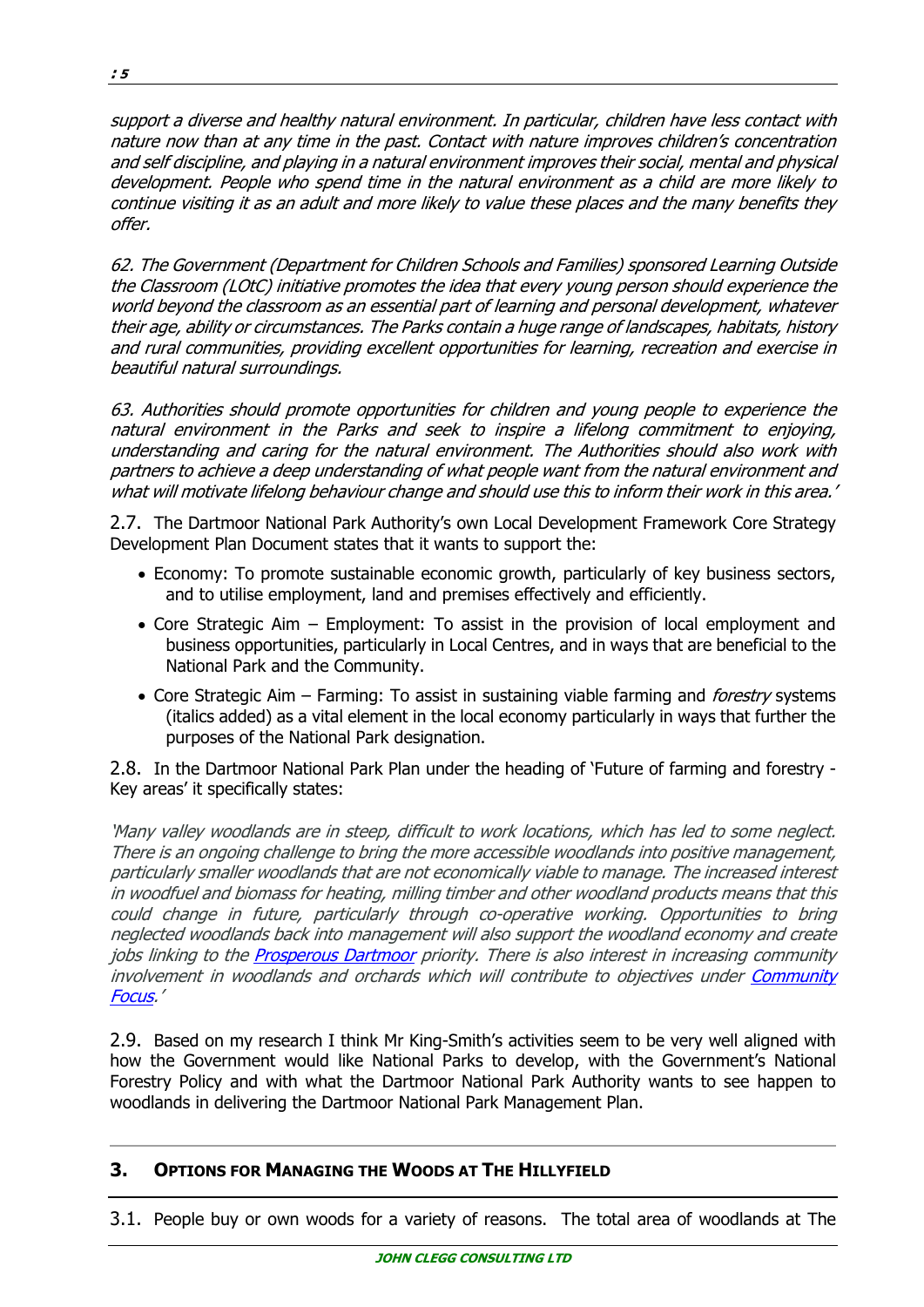Hillyfield is estimated to be approximately 11.8 ha and Mr King-Smith has always said from the time of my first contact with him that he wanted to manage the woods at The Hillyfield with the aim of retaining the remnant features of the ancient semi natural woodlands and replacing the coniferous or exotic species with native species. Having visited the site, I think these woods will benefit from management. His woodland management aims are entirely appropriate given the historic nature of part of the woodlands and the landscape of the area and I therefore fully support them.

3.2. To achieve his aims Mr King-Smith has a number of different woodland management arrangement options potentially open to him, but each has a different outcome financially for Mr King-Smith, environmentally for the woods and socially as far as wider community is concerned.

#### **Woodland Management Arrangements**

## **Employing External Managers and Contractors**

3.3. Many woodland owners, particularly those that own large commercial conifer woods or forests employ professional managers who manage the woods on the owner's behalf and bring in contractors to undertake any work they consider necessary. Managers and contractors in most cases do not live locally and so come and go using their own vehicles.

3.4. The costs will vary with the type of woodland, its condition, the company and the amount of management required, but annual costs of professional management for a small woodland in reasonable condition on flat ground and good access can vary from £150 to £500 per year plus VAT depending on the amount of management time involved and the size of the company providing the service. The costs at The Hillyfield would be much more because of, for example, the species diversity of the woods, the steep slopes, little suitable access, invasive species, the river and also because of dealing with the consequences of the disease in the Larch trees.

3.5. Where a manager identifies a need for a particular routine operation in a small wood in good condition on flat ground with good access, the labour cost may be of the order of £150 per day plus materials depending on the operation. If on average two woodland management operations are needed per year, the annual operational costs could be about £300 per year plus any materials such as fencing or roading materials. In some years there may be no operations needed, but in others there may be a number of them required.

3.6. Professional management fees and the operational costs can, on average, range from about £500 to £1,000 per year excluding VAT and insurance costs for small woods in good condition on flat ground and good access. The costs at The Hillyfield have been and can be expected to be considerably more than the 'model' small wood on which the above indicative costs have been based.

3.7. Even these costs for a 'model' wood used as an example above will result in a total cost of £10,000 to £20,000 over a 20-year period ignoring the accumulated foregone interest and VAT. At The Hillyfield Mr King-Smith would have been faced with significantly higher costs if he had used an external manager and contractors because of the amount of work that has been required, and will be needed in the foreseeable future, to deliver the Forest Plan approved by Forestry Commission England.

3.8. The prospect of significant timber income in the immediate future at The Hillyfield just from felling trees is limited due to disease that has resulted in Mr King-Smith having to fell a significant area of trees shortly after buying the wood. Fortunately for many small woodland owners they are not faced with this situation Some income can be generated from their woods from intermittent timber sales, but the intervals tend to be very long, unless the property is very large, and in many small woods the volumes will be small, the commercial quality of the trees is generally not very good due to lack of management in the past, so the net income generated is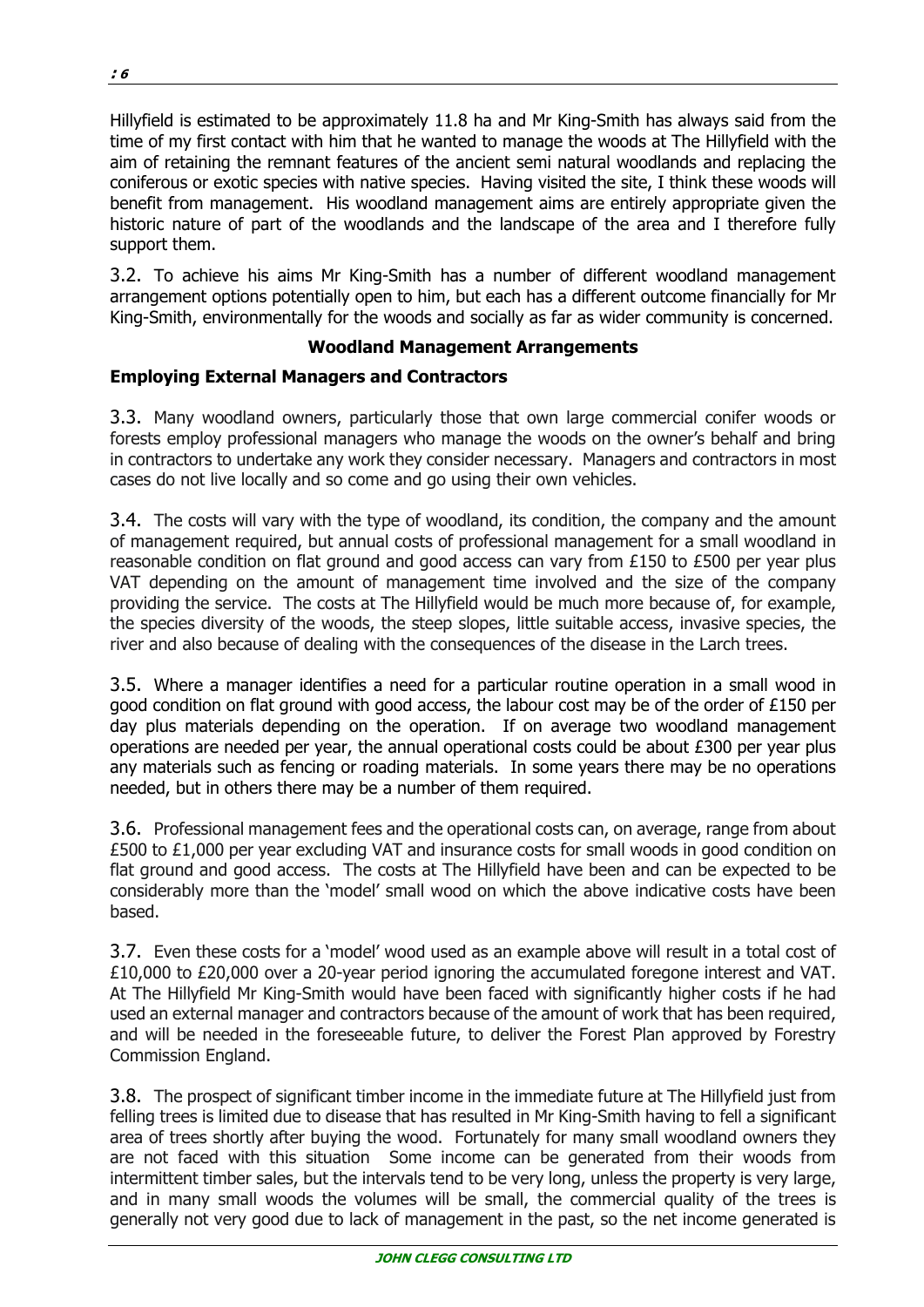very small and does not off-set the management costs they have incurred.

3.9. While I have no knowledge of Mr King-Smith's personal circumstances, I see no reason that he, as one of many small woodland owners in the UK, should be required to use external managers and contractors just to bring a small wood into active management again rather than using one of the other options open to them. The prospect of incurring such high costs results in many small woodland owners leaving their woods unmanaged.

#### **Woodland Management Organised by Owner**

3.10.Some woodland owners wish to manage their own woods, particularly if they are relatively small. Mr King-Smith wants to manage his own woods and he does this with professional forestry advice from Mr Rupert Lane who was a Senior Woodland Officer with the DNPA before he retired.

3.11.Mr King-Smith and his agent Mr Rupert Lane prepared a 31 page 10-year Woodland Management Plan that was approved on  $1<sup>st</sup>$  April 2014 by Forestry Commission England. I think the Woodland Management Plan is very comprehensive, well prepared and presented. It has been assessed against the UK Forestry Standard (UKFS) which is the reference standard for sustainable forest management in the UK. The quality of the Plan can also be judged by the fact that it has been approved by Forestry Commission England which is the government department responsible for protecting, expanding and promoting the sustainable management of woodlands and increasing their value to society and the environment.

3.12.I have found Mr King-Smith very knowledgeable about his woods and enthusiastic about managing them. As a professional forester I am therefore totally supportive of Mr King-Smith and the arrangements he has in place for managing The Hillyfield woods himself with the help of his Agent, Mr Rupert Lane, and I feel confident that the management arrangements in place will be able to deliver the Plan approved by Forestry Commission England.

## **4. OPTIONS FOR UNDERTAKING SILVICULTURAL WORK AT THE HILLYFIELD**

4.1. One option for Mr King-Smith when he needs some work carried out in his woods is to employ someone to do it for him. If he asked a commercial forestry management company to undertake the work, they would place a mark-up on what they were paying the person to do the work. The amount would vary according to whether the person was a direct employee of the management company or a contractor working for them.

4.2. If Mr King-Smith directly employed a person to do the work, the costs are likely to be lower, as there would be no company cost mark-up, but Mr King-Smith may need to spend some time explaining what needs to be done and supervising the work. The person doing the work would need to be paid at least the minimum wage which suggests the cost might be somewhere between £62.64 and £100 per day if a pension contribution, insurance and travel cost are taken into account. If the person has some experience and training, the cost could be even higher for Mr King-Smith.

4.3. Another option is for Mr King-Smith to undertake the work himself and, if he does that, there are obvious cost savings for him. If he asks volunteers to help him, then I see no technical forestry reason why they can't. By the very nature of the way these activities are carried out, and because of the owner's direct involvement, they tend to be done more slowly and in a more environmentally sympathetic way. If volunteers help Mr King-Smith with any work, this has the added benefit of giving them the opportunity to learn about nature and woodland management and to work and exercise in the open air in the company of others. It is a great learning opportunity and a way to build up knowledge and experience and it has also been found elsewhere that for some people this type of work can help their mental well-being as well. This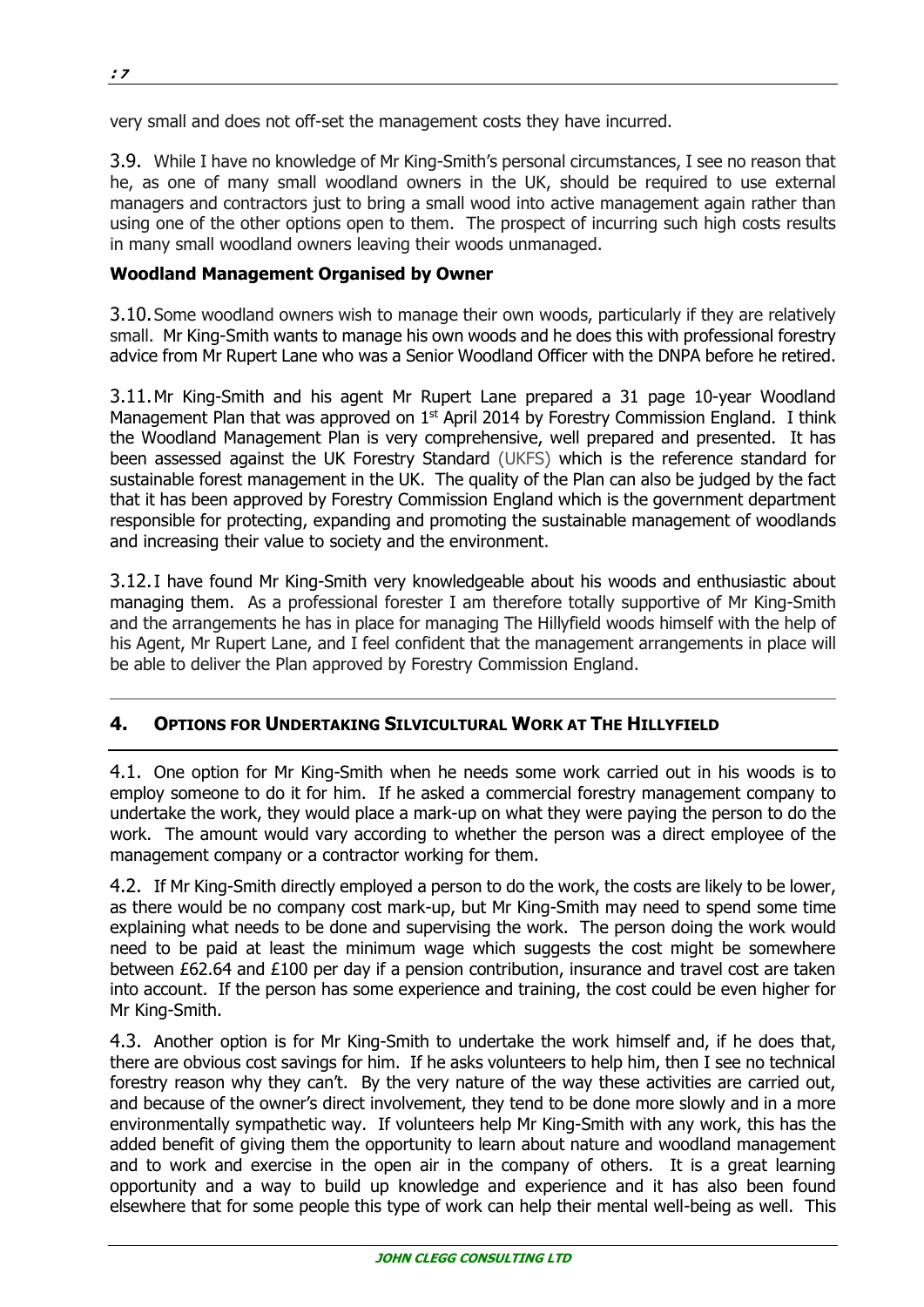appears closely aligned to what the DNPA is trying to achieve by its own 'Moor than meets the eye project'. (http://www.moorthanmeetstheeye.org).

4.4. As a professional forester, provided the necessary Health & Safety arrangements are in place, I am unable to identify any technical reason that requires Mr King-Smith to use one of the above three options in preference to one of the others. As Mr King-Smith wants to do as much work in the woods himself with the help of volunteers, I am entirely supportive of him doing this as the outcome of the work should be exactly the same. Working with volunteers and organising some events to thank them for the work they do, seems to be entirely in line with the policies outlined in Section 2.

## **5. OPTIONS FOR HARVESTING, MARKETING & USING WOODLAND PRODUCE**

5.1. Mr King-Smith's original plans for the management of his woods have been seriously affected by the presence of Phytophthora ramorum that has killed or affected an area of Larch trees. He therefore had to fell all the infected trees which was totally unexpected. This has been accounted for in the Woodland Management Plan and should result in an overall improvement in the woodland biodiversity and resilience of the woods.

5.2. One consequence of having to fell the Larch trees is that there are a number of felled Larch logs already at The Hillyfield and another consequence is that the estimated volume of standing timber for harvesting in the next twenty years is smaller than it otherwise might be even for a small wood.

5.3. Estimates of the volume of timber that will need to be harvested over the next twenty years have been prepared by Mr Rupert Lane and are given in table 5.1. Additional volumes will be available in the future as more of the areas recently planted, where diseased Larch trees have been felled, become well established and come into production.

#### **Table 5.1 Estimated Volume of Standing Timber for Harvesting at The Hillyfield over the next 20 Years**

|                    | Period in Years |          |                           |           |
|--------------------|-----------------|----------|---------------------------|-----------|
|                    | $0 - 5$         | $6 - 10$ | $11 - 15$                 | $16 - 20$ |
| Conifers           |                 | 153 cu m | $16 \text{ cu } \text{m}$ | 30 cu m   |
| <b>Broadleaves</b> | 50 cu m         | 65 cu m  | 69 cu m                   | 65 cu m   |

5.4. The site is difficult to harvest due to steep slopes, but the infrastructure is good for a small woodland as a result of the investment and hard work undertaken by Mr King-Smith since he purchased The Hillyfield.

5.5. Mr King-Smith has a number of options as to how this standing timber can be harvested.

## **Use of External Contractors**

5.6. One option for Mr King-Smith is for him to employ a woodland management company or agent to sell any timber he needs to sell. Professional managers normally focus on selling standing trees by tender. In selecting the successful tenderer, a buyer's location is not of significance, unless the owner makes it a condition of the sale, and the successful buyer is left to bring in their own contractors who often travel long distances from site to site, or stay in a caravan on site for the duration of a job before moving to the next site.

5.7. These operations normally involve the use of a harvester and a forwarder as the photos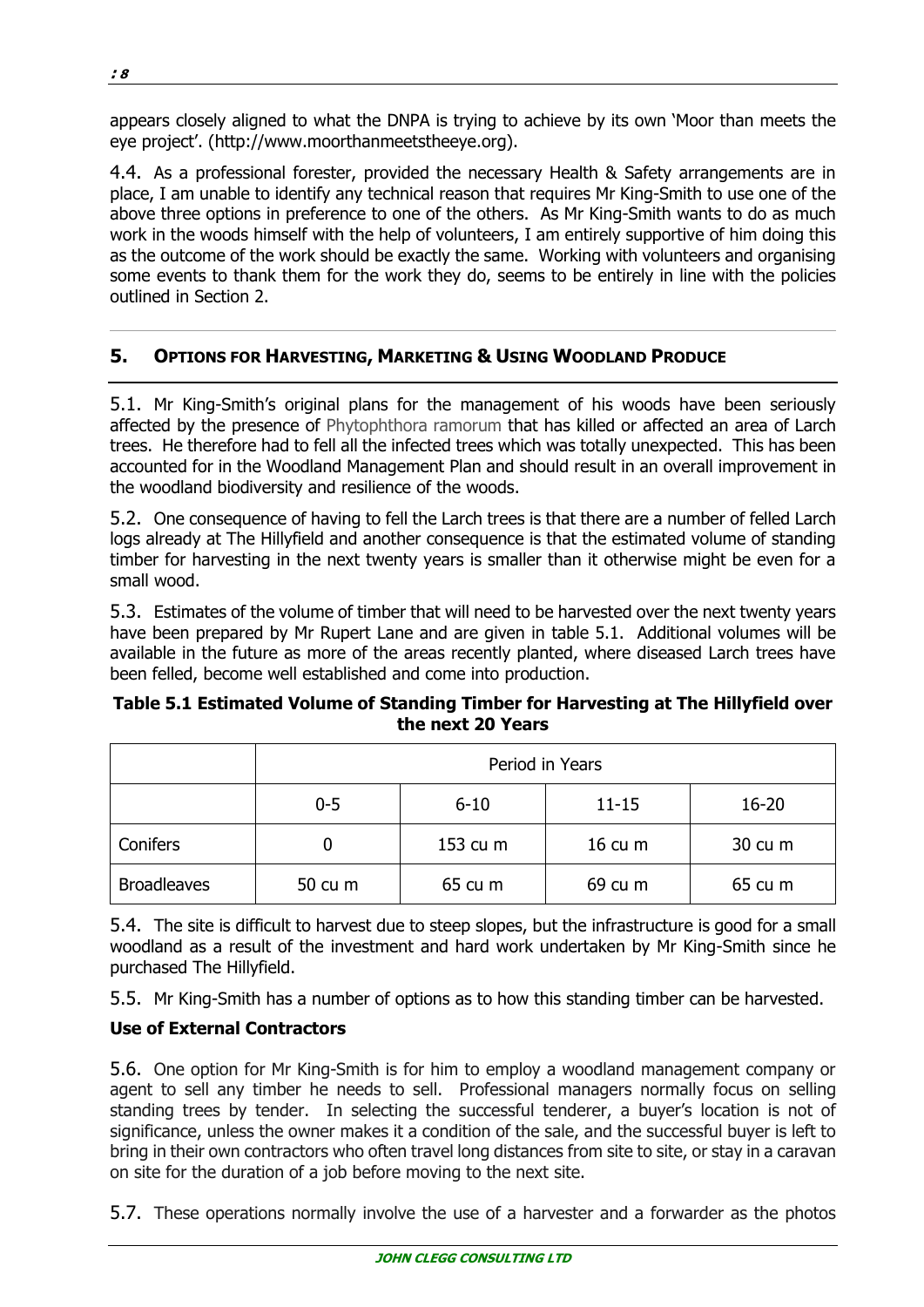below show; each machine can cost about £250,000 or more depending on the type of machine.





Harvester **Forwarder** Forwarder

5.8. Second hand machines are cheaper. A harvester can produce about 100 to 200 tonnes of logs per day and a forwarder can move about  $8 - 16$  tonnes per load. There is an additional cost of moving these machines to and from a site which can be of the order of £500 to £1,000 one way for each piece of equipment and depending on the distance of travel between sites. Internal access to a harvesting site must be good. External access is not always physically easy because of the size and weight of the equipment and some road damage can occur on narrow roads in country areas. It would also not have been possible to bring in this type of equipment to The Hillyfield before the new access was created in 2016 because the gateways were not wide enough, and the stone bridge was too small and probably not strong enough to bear the weight of these types of machines.

5.9. Given the cost and productivity of these machines, it normally makes no financial sense to use these machines to harvest and extract quantities of much less than 100 - 500 tonnes in any one operation. Roundwood buyers and contractors are focused on larger timber sales unless they think they can buy the roundwood exceptionally cheaply, or there are some other special circumstances.

5.10.The sale of timber tends to get delayed as long as possible to increase the quantity of timber in a single sale with the aim of making it more commercially attractive.

5.11.There are economies of scale for a purchaser in picking up and transporting harvested roundwood from a woodland site to the place where it is going to be used. If it is being done using a flatbed artic it can carry a load of about 29 tonnes and can have a gross weight of 44 tonne and a total length of 16.5 metres. If it is being done with an 8 wheeler, it requires a payload of about 18 tonnes and has a max gross weight of 32 tonnes and has an overall maximum length of 12.5 metres. Good access is obviously required and loads of less than 18 or 29 tonnes depending on vehicle type becomes less economic and as a result can cost owners more, and as a consequence they receive less income.

5.12.Felling hardwood trees which individually are often larger than conifer trees is often carried out using chainsaws and wheeled or tracked forwarders or winches in larger commercial operations. There can be a premium for keeping the length of the hardwood logs as long as possible if the quality is good. Some sites do not have the access to get trucks onto a site to take the longer length hardwood logs.

5.13.Depending on the location of a wood and its access, there can be some local buyers for standing or felled timber. Where this is the case, the trees still have to be felled, extracted and transported to the end user and in most cases, this will still involve machines, although they may be slightly smaller than the forwarder shown in the picture above. The smaller machines may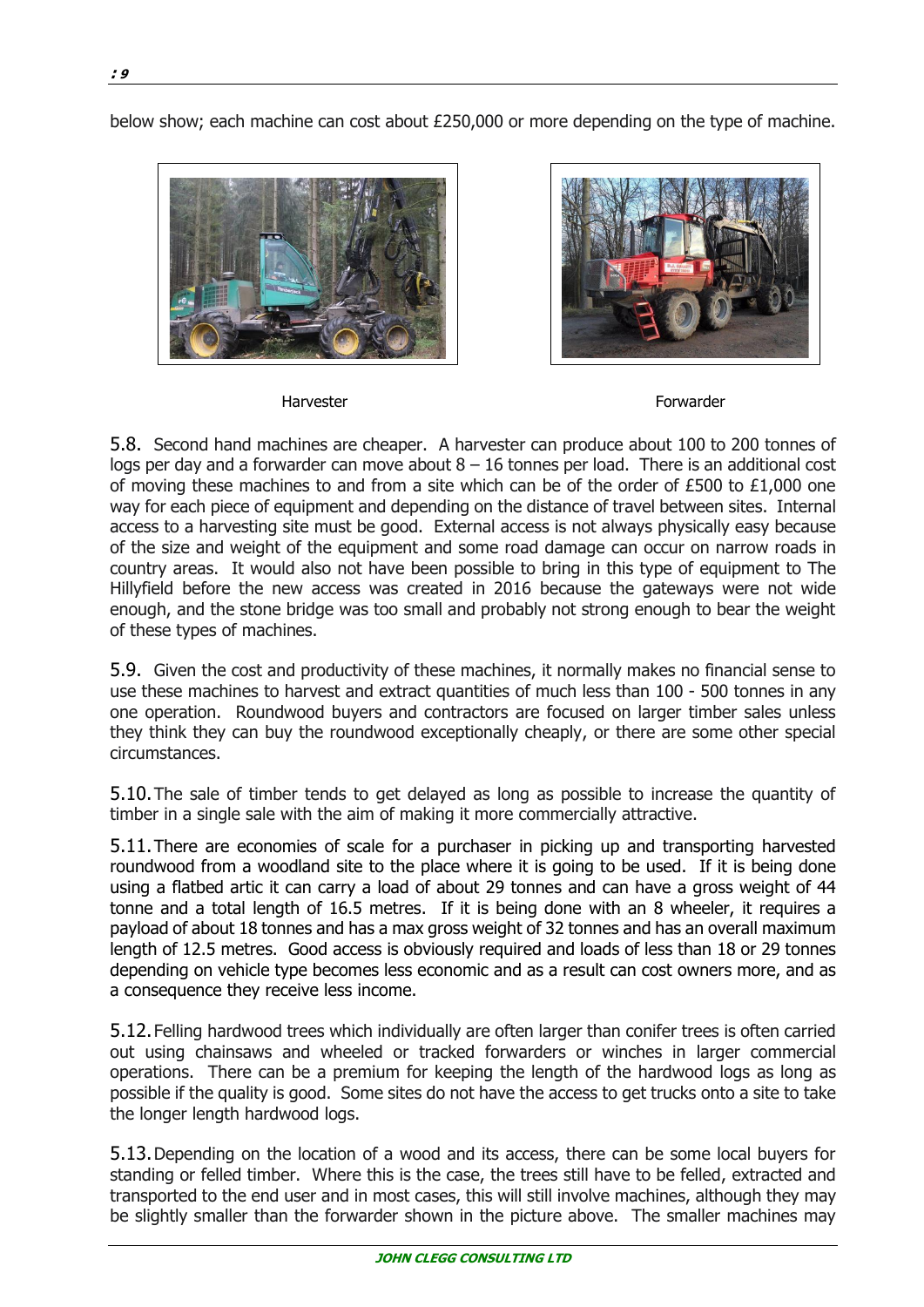not be able to physically manage where slopes are steep and there may be Health and Safety issues for the driver and other people working in the vicinity of the machine.

5.14.Given the small volumes of standing timber to be harvested in the woods at The Hillyfield over the next 20 years, using an external manager or agent to market the timber and then bring in external harvesting contractors would not be viable, and even if it was, it would lead to potentially significant ecological disturbance of the site from the use of large machines.

5.15.Ecological disturbance of the site is an important consideration at The Hillyfield because mechanised operations have the potential to damage the rides and internal roads, destroy the diversity and structure of the understorey and damage the structure of the soils in the wood. As the woods are on steep slopes, any damage by the use of machines would potentially result in significant run-off and could therefore potentially affect the water quality of the stream.

#### **Standing Sale Organised by Mr King-Smith**

5.16.This is another option as Mr King-Smith could control the sale and could therefore seek out the local buyers who he knew might be interested in felling and extracting the small quantity of timber for sale. Prices may be relatively low because the volumes will be small, the felling costs higher because of the small volumes and steep slopes, and the buyer may be aware that competition is likely to be limited.

5.17.The costs would be less, but the trees still have to be felled and extracted and transported to the end user and in most cases this will still involve machines, although they may be slightly smaller, but damage to the site could well occur because of the contractor's wish to complete the work as quickly as possible. Machines and a truck would still have to be brought to the site along country roads and this would add to the costs of the operation.

#### **Roadside Sale of Logs Organised by Mr King-Smith**

5.18.Another option would be for Mr King-Smith to fell the trees himself, or with suitably trained volunteers, and to then cut the logs to a suitable length and extract them to roadside. An 8 wheeler lorry is still likely to be needed to transport the logs to the buyer.

5.19. Prices may be relatively low using this method as well, because the volumes will be small and the buyer may be aware that competition is likely to be limited.

5.20.Extraction might be done by winch and is likely to be done in a way that minimises damage to the ecology of the wood. This is potentially likely to be a better way of selling the timber

#### **Converting Logs at The Hillyfield**

5.21.The fourth option for Mr King-Smith is to fell, extract logs from the woods and convert them into primary products at The Hillyfield. He has been doing this with the Larch trees that had to be felled due to P. ramorum at The Hillyfield, with the help of volunteers. Where these volunteers have different woodland related crafts skills, it allows a wider range of high quality products to be made, and this will also have the added benefit that other volunteers will have the opportunity to learn and develop their craft skills from those who are practising them at The Hillyfield.

5.22.As a forest economist I think it makes very good financial sense for Mr King-Smith to try and capture as much value-added as possible on all the logs that are felled at The Hillyfield as he cannot operate at scale in a small wood. I therefore think this is the only way for Mr King-Smith to maximise his income from the sale of timber at The Hillyfield. It has the extra advantage in not requiring large lorries coming and going to the site as the trees will have already been converted on site. Should a situation arise where some logs need to be sold, this method still allows that possibility.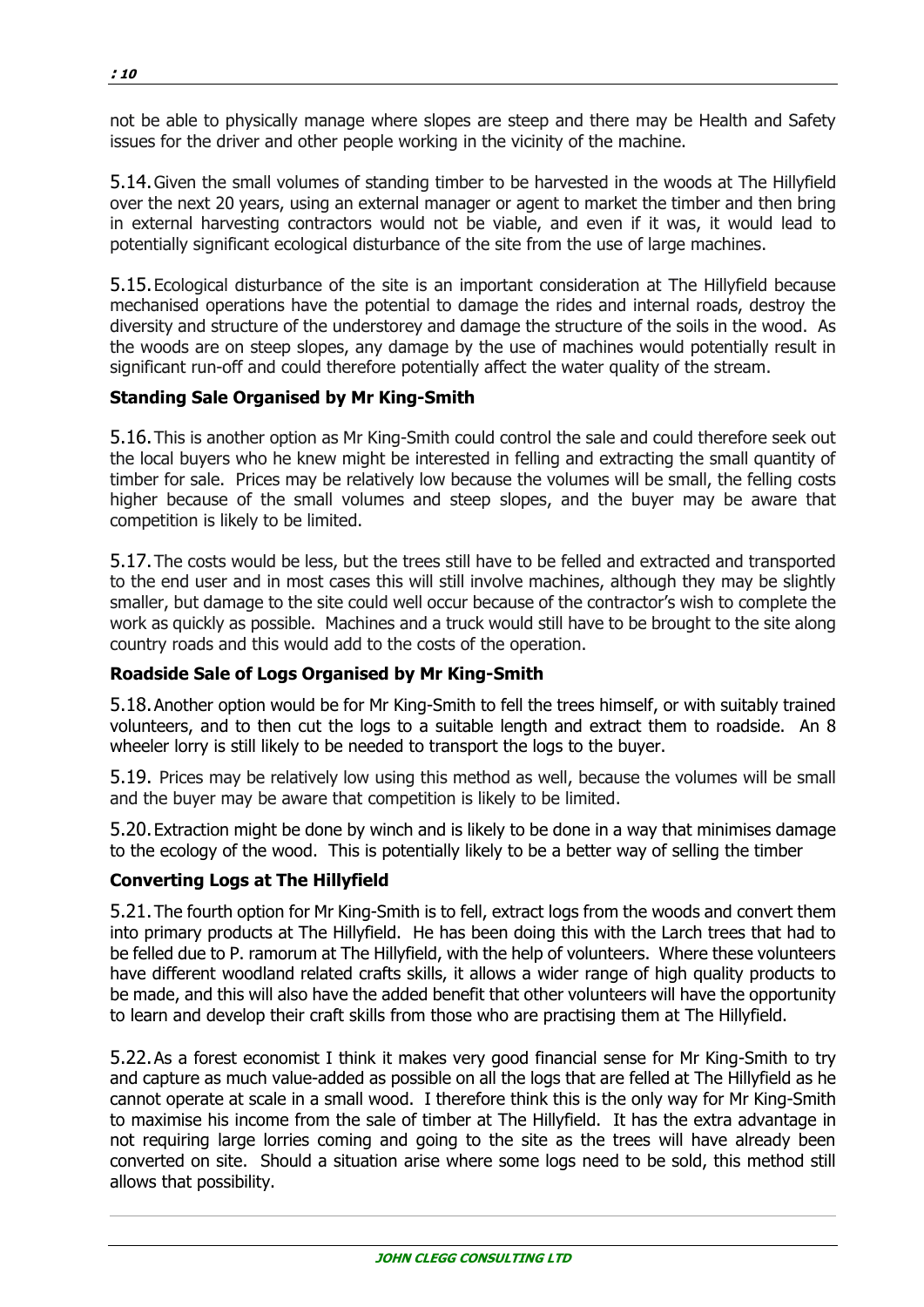## **6. ADDING VALUE TO LOGS & WOODLAND PRODUCTS**

6.1. The profitability of a wood depends to a large degree on what woodland products are marketed and how successfully they are marketed. Most owners of large woods simply obtain the market price for their standing trees or roadside logs and all the value is added to them further down the supply chain by other people or companies that can be located geographically a long distance from the wood itself. As a result this way of marketing and harvesting trees only results in a very small amount of money, if any, entering the local economy, and no jobs or opportunities are created for people living locally.

6.2. Much of the commercial forest management today is focused on supplying logs to the bulk markets such as sawmills, panelboard and biomass markets on contracts of various types. The capital investment in these mills and manufacturing plants requires them to have a continuous supply of logs. On average about 30% to 40% of the cost of wood delivered into these mills is made up of transport costs.

6.3. Good marketing of woodland products often requires finding niche local markets for all types of woodland produce – not just logs. This requires hard work, innovative thinking and personal contacts; none of which are readily available in most parts of the forest sector due to a variety of commercial pressures, with few people resident in an area for a long time to build up local market knowledge. In the past a few large estates with resident foresters were notable exceptions and they often had their own estate sawmills and had good contacts with local people.

6.4. Mr King-Smith is committed to managing his woods on a sustainable basis. He is compensating for the small quantity of logs The Hillyfield has, and will produce, by finding as many woodland products as possible to sell, and to add as much value to the whole tree as possible, while at the same time allowing other people to learn and enjoy the pleasures of being in a wood and observing and understanding nature.

6.5. I also think Mr King-Smith has adopted exactly the right approach from the point of view of forest economics based on my own telephone and web-based research into local markets and prices in late 2016 and early 2017 when this Inquiry was originally scheduled to be held. The price information I obtained is given in Annex 1. Three local forestry consultants independently very kindly provided me with information on the prices they were obtaining for their clients on the basis of strict commercial anonymity. They are identified as Forestry Consultants 1, 2 and 3.

6.6. This price information clearly shows how value can be added by focusing on different markets and by converting a log to meet the dimensions and requirements of each market. Very crudely, and depending on the species, an owner may only get £10 to £15 per cubic metre for a standing tree, but the same material can be moved up the value chain by further processing with the result that the converted products can fetch up to £500 to £1,000 per cubic metre in certain markets.

6.7. Mr King-Smith wants to restore the ancient woods in a sympathetic ecological and environmental way which takes time and requires more labour intensive operations. The approach that Mr King-Smith is taking at The Hillyfield, which is to market as much of each tree and log he has, and to add as much value as he can, is therefore an entirely appropriate one.

6.8. Mr King-Smith has shown me the information that he and his Agent Mr Rupert Lane have on local markets for woodland products which closely matches the information I collected independently and, as it is more detailed and up to date, I am including some of it here as it more clearly demonstrates the value-adding processing and marketing opportunities that Mr King-Smith has identified and is pursuing at The Hillyfield.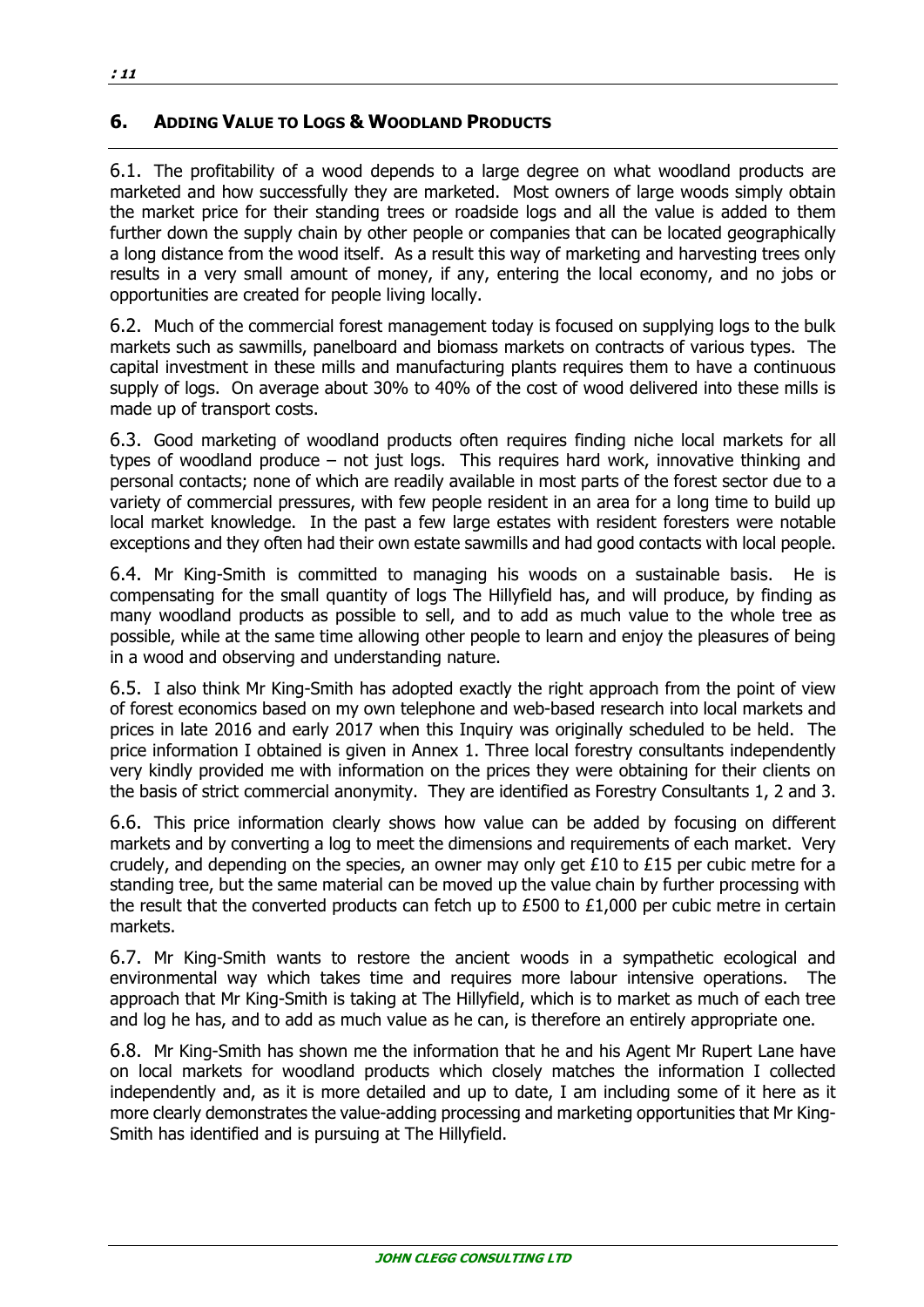#### **Table 6.1 Local Value-Adding Processing & Marketing Opportunities for Conifers Trees**

|                       | <b>Products</b>          |                 | Value $E/m^3$ |
|-----------------------|--------------------------|-----------------|---------------|
| Converted<br>sawlogs: |                          |                 |               |
|                       | Planks                   |                 | 459.00        |
|                       | Cladding                 |                 | 423.00        |
| Round wood            |                          |                 |               |
|                       | Playground timber supply |                 | $45 - 60$     |
|                       | Fencing posts            |                 | 95.00         |
|                       | Fencing - strainers      |                 | 140.00        |
|                       | Firewood:                |                 | 45.00         |
|                       |                          | Rocketlogs      | 850.00        |
|                       |                          | Split delivered |               |
|                       |                          | firewood        | 110.00        |

6.9. Overall there are more processing and marketing opportunities for broadleaved trees as the information in table 6.2 shows.

#### **Table 6.2 Local Value-Adding Processing & Marketing Opportunities for Broadleaved Trees**

| Value<br><b>Products</b>                                                                                             |                                            |                     |                           |
|----------------------------------------------------------------------------------------------------------------------|--------------------------------------------|---------------------|---------------------------|
| High value planking:                                                                                                 |                                            |                     |                           |
|                                                                                                                      | Specialist timber (through and<br>through) |                     | 882.00                    |
|                                                                                                                      | Worktops                                   |                     | 1286.00                   |
|                                                                                                                      | Beams & lintels                            |                     | 675.00                    |
|                                                                                                                      | Firewood                                   |                     | 75.00                     |
| Heritage Craft products e.g. Broom & tool handles, chairs, stools dibbers,<br>carving, rolling pins boot holders etc |                                            | upwards of          | 2000.00                   |
|                                                                                                                      | Charcoal                                   |                     | 1620.00                   |
|                                                                                                                      | Biochar                                    |                     | 1080.00                   |
|                                                                                                                      | Artists sticks                             | upwards of          | 6000.00                   |
|                                                                                                                      |                                            |                     |                           |
| Products cut and sold as item rather than<br>cubic metre                                                             |                                            |                     |                           |
|                                                                                                                      |                                            |                     | £5-7.50                   |
|                                                                                                                      | Living coffins                             | 80 rods required at | each                      |
|                                                                                                                      | Hazel rods                                 |                     | £1 each                   |
|                                                                                                                      |                                            |                     | 0.25p                     |
|                                                                                                                      | Willow whips                               |                     | each                      |
|                                                                                                                      |                                            |                     | 0.25p                     |
|                                                                                                                      | Willow rods                                |                     | each                      |
|                                                                                                                      | Willow weaving rods                        |                     | 0.50 <sub>p</sub><br>each |

6.10.Other value adding opportunities that Mr King-Smith is pursuing include making a variety of other products from tool handles to chair legs created from suitable material most often left to rot in the wood. Making such products may also allow more recently established hardwoods to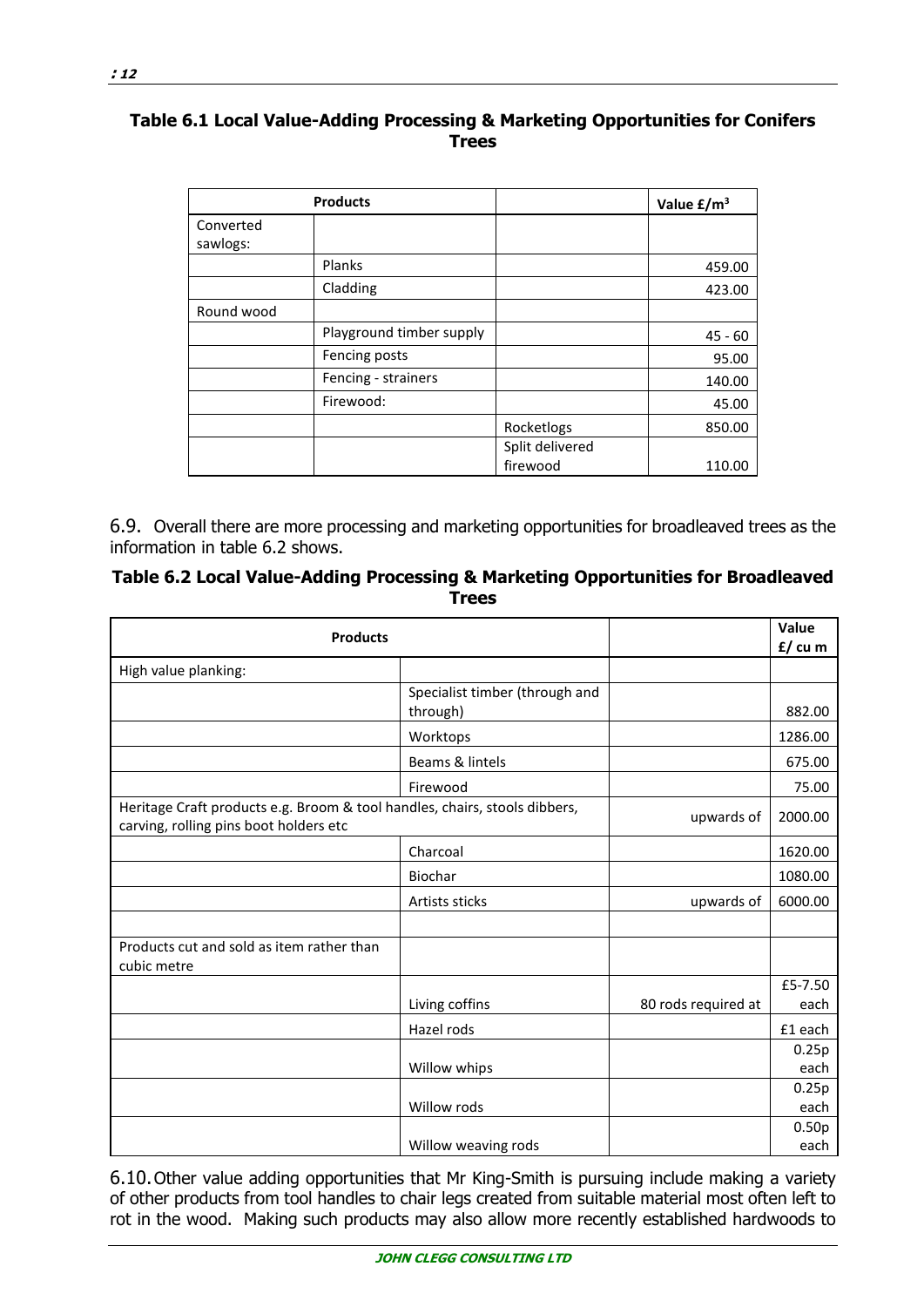be thinned earlier than when grown on a larger scale in plantations.

6.11.Specialist firewood called 'Rocketlogs', a product trademarked to The Hillyfield, have more recently been developed to add more value, but prices are not yet well established given the early days in production and marketing. From one free-press advertisement, 24 units sold in 2 weeks prior to Christmas 2016, with enquiries from a range of outdoor experience companies. Rocket logs generate £850/m<sup>3</sup> when sold direct to customers.

6.12.Locally sourced sustainably produced wood products are apparently sought after in the immediate locality with many craftsman using local products in preference to imported timber where available in similar condition and quality. This interest in local sourcing is also apparent nationally with food grown in a traditional organic way.

6.13.Mr King-Smith is adding as much value as possible to every part of each tree at The Hillyfield and he and his Agent are constantly looking for new higher value local markets for all types of woodland products. Actively managing The Hillyfield would not be financially viable if Mr King-Smith did not adopt this approach.

6.14.Based on my knowledge and experience working in the forest sector, this is exactly the right strategy to adopt and his determination and enthusiasm in taking this approach is highly commendable and should make the management of the woods at The Hillyfield financially viable. Many other small woodland owners do not have his interest, time or dedication to do this and as a consequence many small woods are left unmanaged elsewhere in England.

6.15.Mr King-Smith's focus is on adding value and supplying local markets but it also potentially results in less carbon fuel being used and also less pressure on public roads and so brings additional environmental benefits.

## **7. FINANCIAL VIABILITY OF THE HILLYFIELD ENTERPRISE**

7.1. I am a qualified a Chartered Forester and not a Chartered Accountant and therefore I am not in a position to assess the past or future financial viability of Mr King-Smith's Hillyfield activities, but I can make a number of observations as a forest economist based on what I have seen, and what Mr King-Smith has told me.

#### **Annual Operational Costs & Sales**

7.2. The forestry operational activities required to deliver the Forest Management Plan successfully are significant. As the woods at The Hillyfield only extend to 11.8 ha there are obvious limits to the income that can be generated from them out of which all costs have to be met.

7.3. The ways the operational activities might be carried out in the woods by Mr King-Smith were identified in section 4. Mr King-Smith has decided that he wants and needs to undertake as many of the restoration and management operations required in the woods as possible with the help of volunteers, but with the aim of employing more help in the future. If he was not permitted to receive help from these people for some reason, he would have to bring in outside help as he alone couldn't keep up with the work that is needed, and this would be a significant extra cost for his enterprise which might not be affordable. This is the reason that many other owners of small woods have left them unmanaged.

7.4. The financial viability of the Hillyfield enterprise, and the future management of the woodlands also depend on generating as much income as possible. Continuing to add the maximum value to every tree, and marketing all woodland products is critical to the successful future financial viability of the enterprise at The Hillyfield. Adding value to all parts of a tree is time consuming. Mr King-Smith has decided that he will do the work himself and he has also found a number of other people who are interested in helping him. This approach to woodland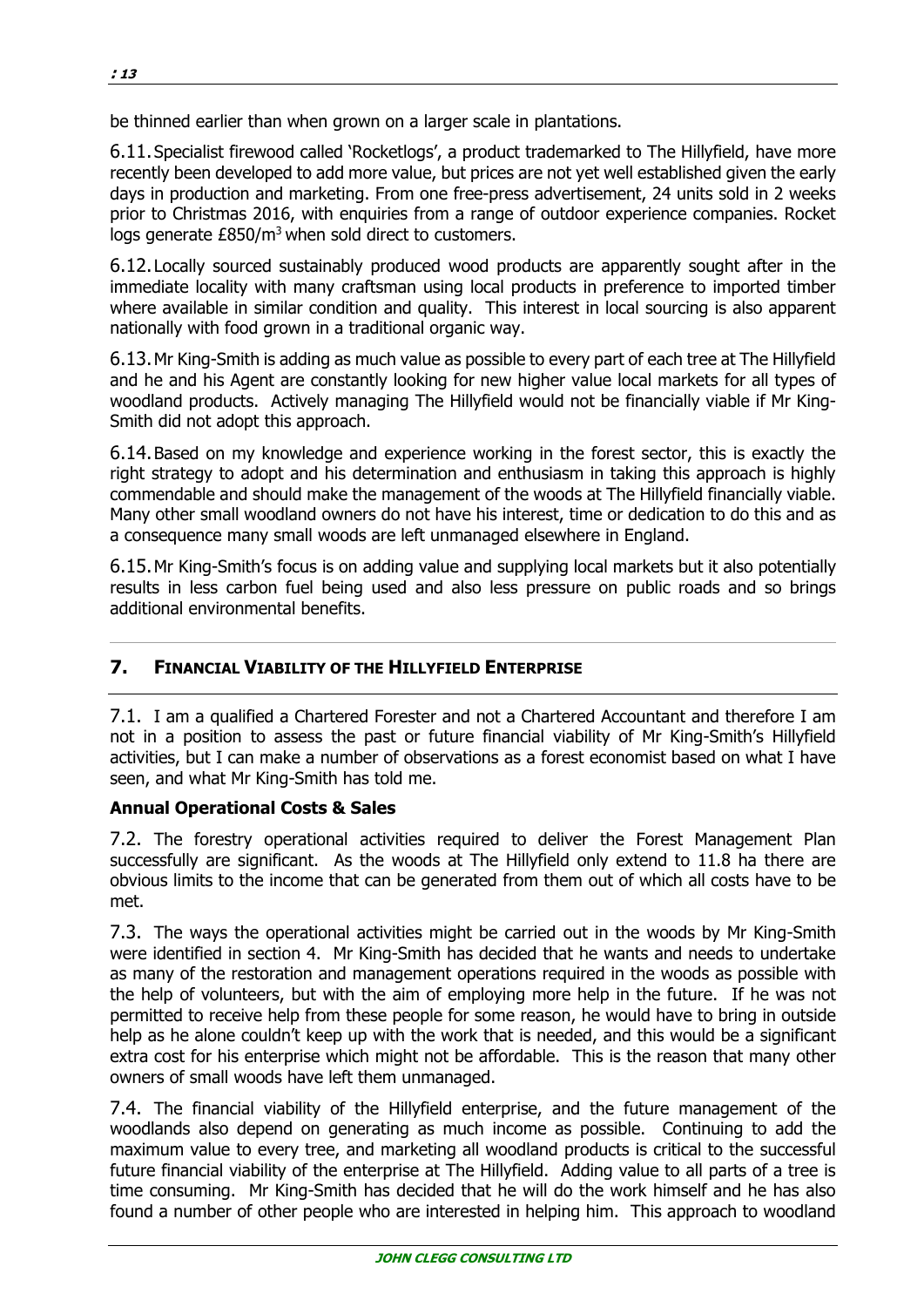management results in the woods being managed in a traditional way and as a consequence it respects the ecology of the wood and the wider environment. It also maintains the wood's links with the historic landscape of the area and therefore the products that are produced appeal to the increasing number of people who are looking for that connection and want such links to continue. As a consequence these people are prepared to pay a little bit more for the products that are produced.

7.5. If the value-adding opportunities identified in section 6 were not possible for some reason, the income that could be generated would be minimal and would not in any way meet the costs of managing the woods at The Hillyfield.

7.6. Recognising the limitations to the amount of income that can be raised from the woodlands, Mr King-Smith has sought to raise additional income in other ways such as by holding one-off events for the public at The Hillyfield and providing a site to run training courses including one funded by the Rural Development Programme for England. These courses have included basket making workshops using local willow, and horse-logging experimental days for a local horselogger.

7.7. These types of initiatives provide wonderful education and training opportunities for people who are interested in woods, and in woodland culture and ecology and are keen to learn about them.

7.8. Central and key to the success of the enterprise at The Hillyfield is the support that Mr King-Smith receives from volunteers who help with woodland management operations and adding value to all types of produce from the woods at The Hillyfield for the reasons explained in earlier sections. More difficult to quantify in financial terms are the benefits that volunteers themselves gain through becoming part of a community of people with like-minded interest in sustainably managing the woods at The Hillyfield. I understand that Mr King-Smith has received letters from a number of these people saying how much they have benefitted from the experience.

7.9. Mr King-Smith has told me that over the last three years the income from his enterprise has exceeded his costs. If the volunteers were not permitted to help Mr King-Smith with woodland management, adding value activities and the removal of the introduced species, the return of a native woodland would not occur and the woodland could return to being unmanaged.

## **Longer Term Viability**

7.10.The quantities of timber at The Hillyfield would be considered by most foresters used to commercial forestry operations to be insignificant. That is because they have little experience of labour intensive, value-adding, craft orientated activities involving the utilisation of whole trees.

7.11.When I visited The Hillyfield I saw a number of logs from trees that had been felled and were waiting to be processed. These logs are being protected as well as possible and as Larch is a durable species the logs can survive for  $15 - 25$  years. Their useable volume is estimated by Mr King-Smith to be about 1,300 cu m of which about 30% will be suitable as sawntimber and 70% as firewood.

7.12.The amounts of value added that can be obtained per cu m by skilful marketing each log and other woodland products were shown in section 6. If the average price per cu m was, say, £300 for all products from the logs that are already felled then a total income of £390,000 could potentially be generated, but spread over a number of years. Given that the activities at The Hillyfield are predominantly manual, the conversion and marketing of all the produce is inevitably going to be spread over a number of years.

7.13.In the immediate future there are only relatively small volumes of timber projected for felling due to the premature felling of larch trees due to disease as Table 5.1 showed, but income from felling and using these trees will gradually increase over time.

7.14.Mr King-Smith has established some beds of willow coppice and because they grow rapidly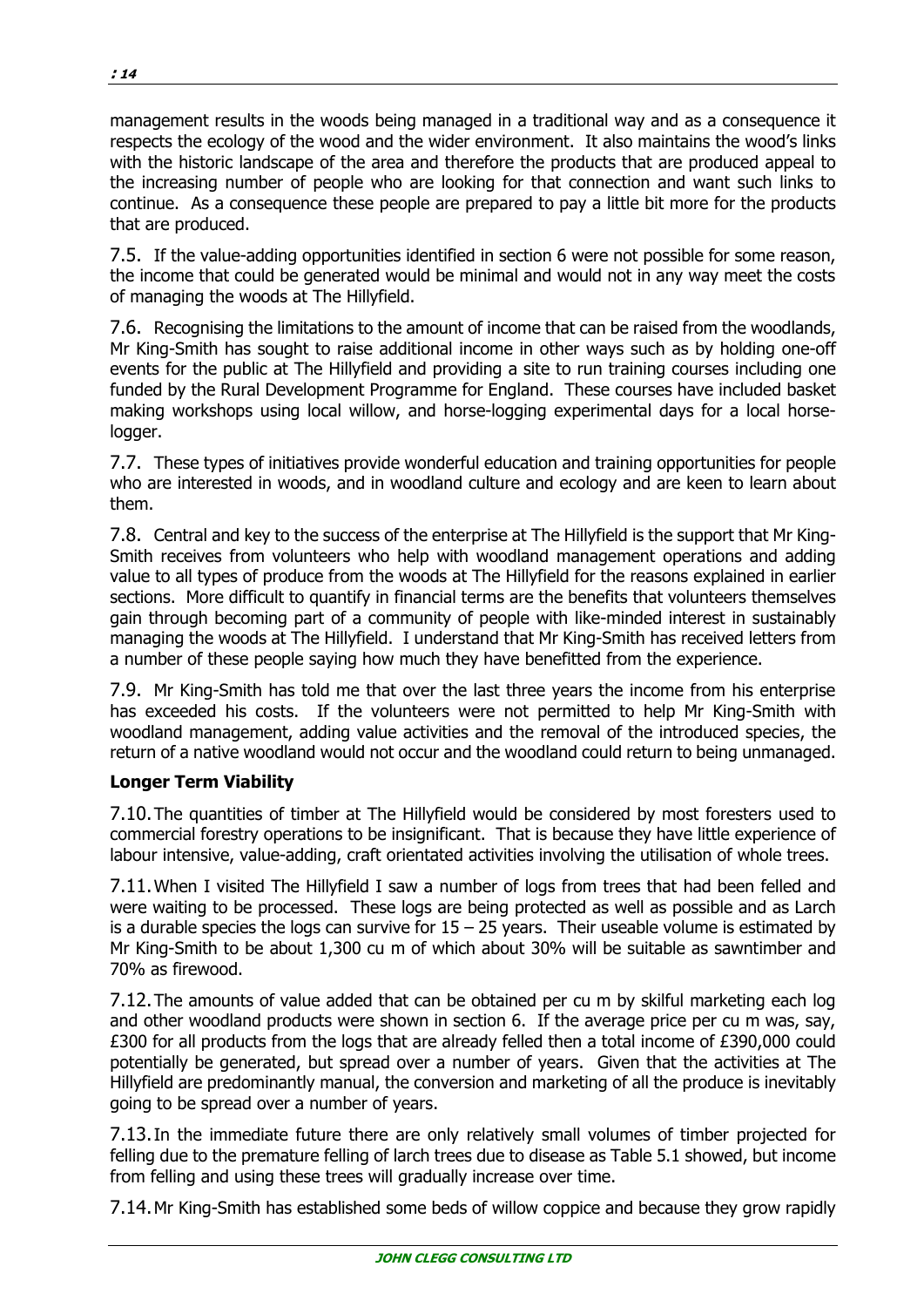they have already started bringing in some income and the production can be expected to increase significantly over time and produce a useful regular source of income (see estimated prices in table 6.2).

7.15.As already mentioned Mr King-Smith has demonstrated that he is looking for additional sources of income to increase his enterprises' income.

7.16.Given what Mr King-Smith has achieved so far, his decision to undertake as much work himself and with the help of volunteers, his understanding of the importance of value-adding and local marketing, and his wish to use and market the whole of each and every tree, I think there is every likelihood that the woodland enterprise he has at The Hillyfield will remain financially viable over the long term.

## **8. BUILDINGS NEEDED FOR WOODLAND RELATED ACTIVITIES**

#### **Existing Shelters on Site**

8.1. When I visited The Hillyfield on 20<sup>th</sup> August 2016 I noticed that there were various forms of shelter erected on different parts of the property. I did not undertake a detailed inspection of each of them because, as a Chartered Forester, I am not qualified to do so. However, as a Chartered Forester I am able to make an assessment of them in relation to the need for shelter in relation to an owner's ability to carry out woodland activities and to meet the basic needs of people who carry out those activities.

8.2. In addition to the various shelters, I noted that there was a lock up moveable container which Mr King-Smith told me was where he kept tools and a separate lockable lorry body where chemicals are kept that he required for activities at The Hillyfield. This seems to me to be very prudent and also a necessity in terms of Health and Safety because if any of them were stolen from somewhere unlocked, and someone came to harm, Mr King-Smith would be liable.

8.3. I noticed a number of tarpaulin shelters with open sides had been erected. There appeared to me to be one which was being used as a temporary shelter where people could work on adding value to woodland produce and another one where people can sit and relax. At least one was used for protecting tools and equipment. Given the unpredictability of the weather, and the fact there are no other permanent buildings near The Hillyfield which could be used, these shelters seem to be a necessity rather than optional extras.

8.4. Mr King-Smith has erected two removable shelters in which he was keeping firewood and some sawn planks. The sale of firewood or planks with a high moisture content is seldom of interest to customers who have become accustomed to products with a low moisture content. Also, if the roof is not 100% watertight, even small drips of rain or moisture on planks can cause significant staining, particularly of Larch, and this damage makes them unsightly and unattractive to potential purchasers. The products are much heavier to handle and transport when undried. Any customers that do buy these products, expect the price to be much lower because of the high moisture content.

8.5. I know that there were two small wooden sided composting toilets and some piped water on site. These basic facilities are considered essential to meet the needs of the volunteers; some of whom come for longer periods and stay on site. They are also used for the community related events held at The Hillyfield; the provision of both on site seems to be a matter of very minimum public hygiene.

8.6. Photos of the existing buildings at The Hillyfield are given in Annex 2.

#### **Proposed New Barns**

8.7. I am not competent to comment on the structures of the three proposed barns, but I am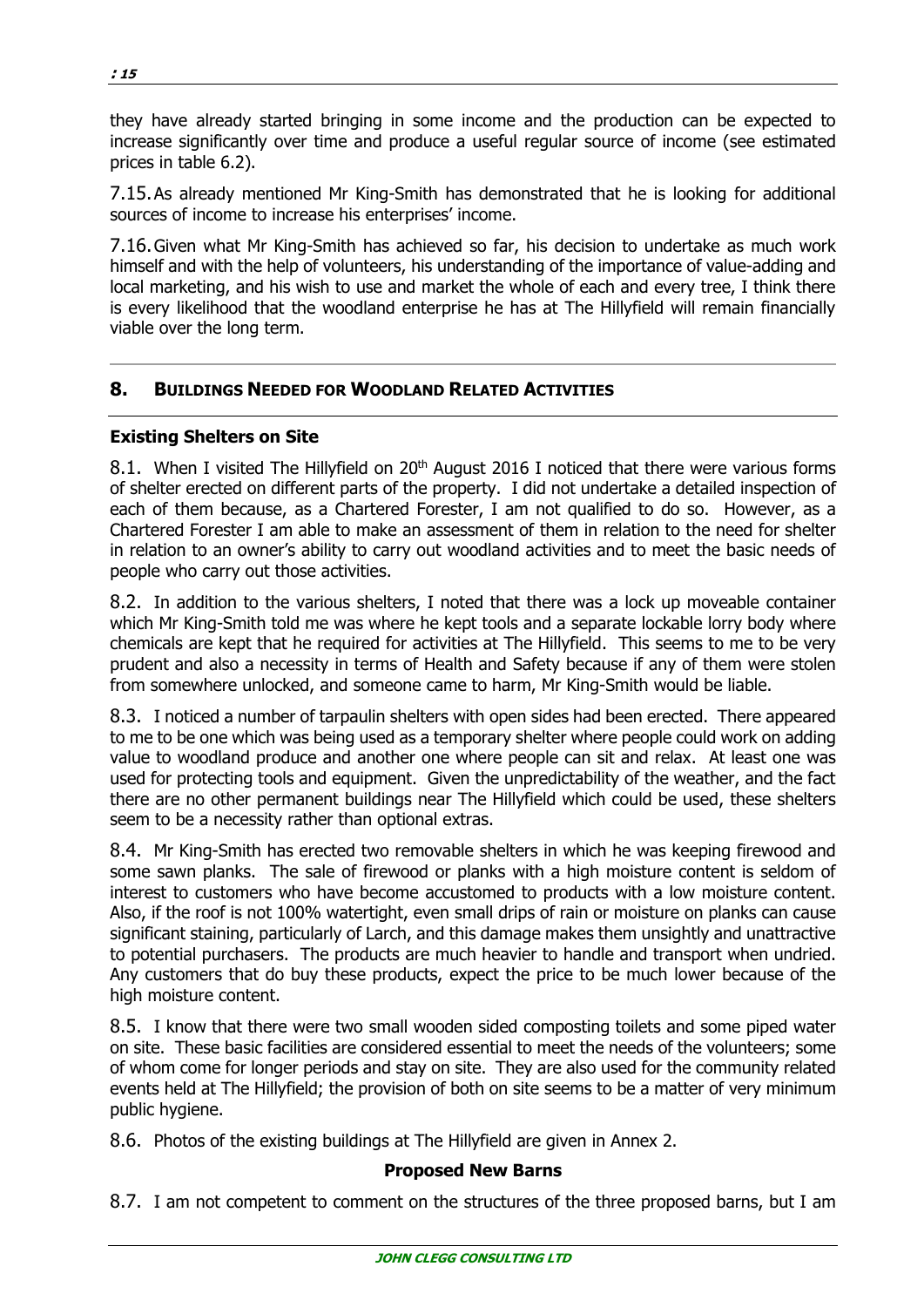able to comment on their operational necessity for Mr King-Smith's woodland business activities at The Hillyfield.

## **Welfare & Work Forestry Barn**

8.8. The sustainable management of the woods at The Hillyfield can only be achieved by Mr King Smith working with volunteers for the reasons explained in earlier sections.

8.9. The welfare requirements for the volunteers and visitors to The Hillyfield are presently catered for by using a crew tent / tented field kitchen, a composting toilet and a solar shower. The present structures being used are very rudimentary to say the least.

8.10.The Health & Safety Executive (HSE) provide the following guidance for employers on welfare provision in their leaflet called 'Welfare at work **-** Guidance for employers on welfare provisions'.

8.11.'If you employ anyone (however short the period) you must 'so far as is reasonably practicable', provide adequate and appropriate welfare facilities for them while they are at work'. ''Welfare facilities' are those that are necessary for the well-being of your employees, such as washing, toilet, rest and changing facilities, and somewhere clean to eat and drink during breaks'. 'You must also ensure that the facilities are kept clean and in good condition and that there is always an adequate supply of toilet paper, soap etc'. 'This means that you need to put in place an effective system to maintain them to a high standard, including regular cleaning. Ask yourself would you be happy to use the welfare facilities you provide for your employees?'

8.12.HSE also state that the provision of adequate welfare arrangements is important both in terms of complying with the law and keeping the workforce happy. 'People tend to perform better and be happier at their work if they are working in a safe and healthy environment'. While the HSE leaflet does not specifically refer to volunteers, there is guidance elsewhere on how volunteers **should** be treated (https://knowhownonprofit.org/people/volunteers/keeping/treating). Minimum welfare provisions do need to be provided as they are in many forests managed by the Forestry Commission England where the public visit in any numbers.

8.13.At present value-adding to woodland produce takes place in different places in the woods at The Hillyfield, with some being carried out under tents and tarpaulins. As a result working conditions for people can be very poor, particularly when the weather is cold or wet. Communications are inevitably restricted when people are working in different places in the wood. Bringing everyone together to work in a new forestry barn would not only provide better working conditions, it would also allow better communications and strengthen community engagement while working.

8.14.At present the welfare and working conditions for volunteers, and anyone else who visits the woods, can only be described as extremely basic as the photos in the annex show and the new building is required to improve the conditions for everybody working or visiting the woods. The hard standing that has recently been constructed, where logs can now be stored that are going to be worked, seems to be a suitable location for the Welfare & Work Forestry Barn.

8.15.There is provision in the proposed Welfare & Work Barn for some sleeping accommodation for volunteers as this is necessary to keep the costs of using volunteers down. Providing alternative accommodation elsewhere would be another cost that could affect the financial viability of the woodland activities. There will also be a benefit for the volunteers who will be able to stay together and build up a community feeling while they enjoy the experience of being at The Hillyfield.

## **Firewood & Timber Drying Barn**

8.16.The purpose of this barn is for drying firewood and milled timber. As identified in a previous section, the production of firewood and milled timber are two of the ways of adding value and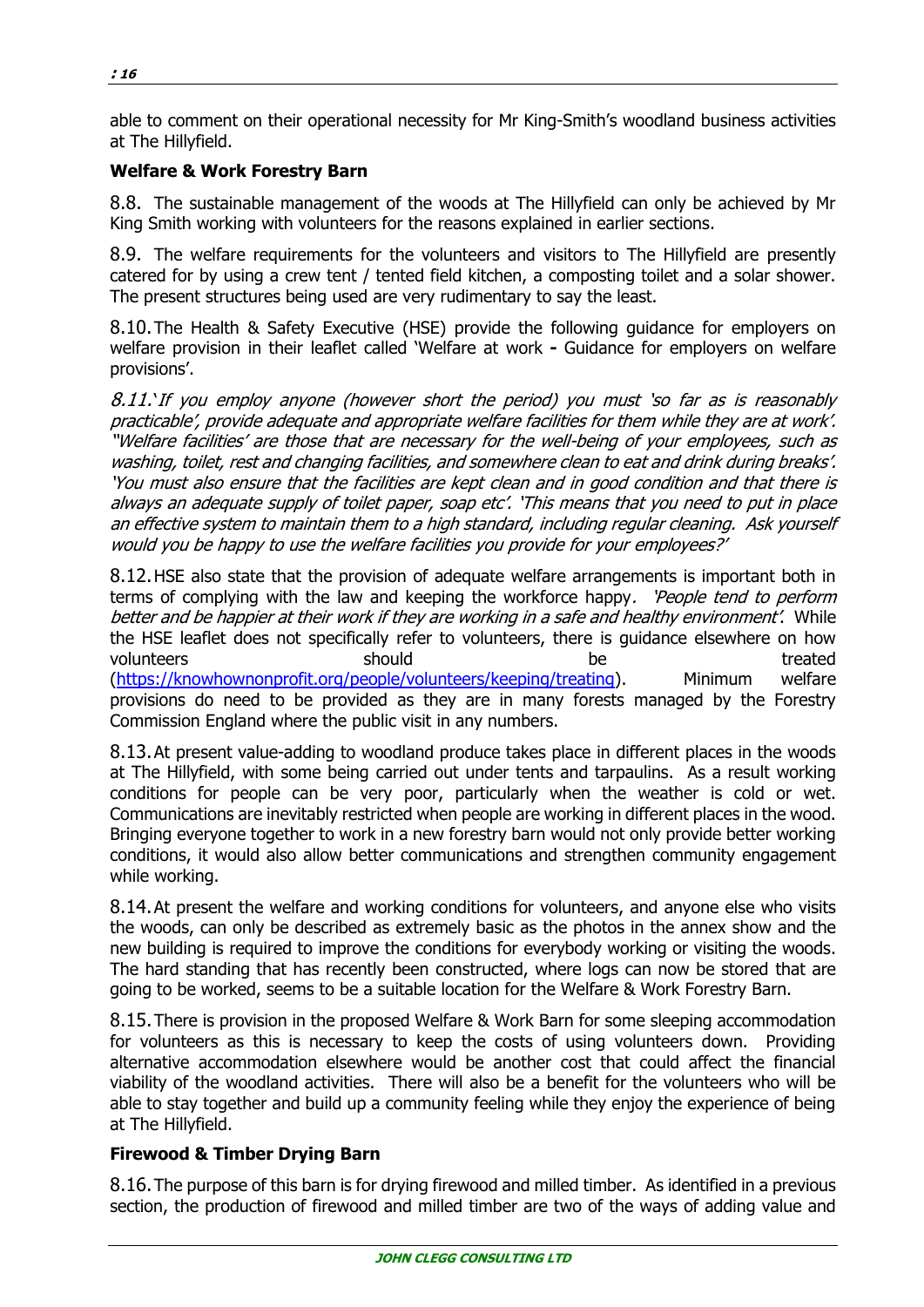generating income from logs.

8.17.Firewood can be left in the open to dry with, or without some form of cover on top. The drying time is totally unpredictable as it depends on rainfall, humidity and the degree of exposure to wind. The quality also tends to be poor because the edges can get frequently wet and it can get affected by soil and vegetation. Also, if firewood is being loaded in wet weather then the entire pile can get wet. This means that any firewood sales or deliveries can only be done in good weather which restricts the development of this market's potential.

8.18.Most purchasers of firewood only wish to buy firewood with a moisture content of 25% or less. This is almost impossible to achieve if the wood isn't protected from weather for a period of time. There are a number of British Standards and European Standards (e.g. ISO 17225 Parts 1 to 6 (superseding EN 14961 Parts 1 to 6 in 2014)) and the overarching quality standard EN 15234-1 that applies to the solid fuel and biomass industry with two in particular relating to firewood for non-industrial use. These state that the moisture content of firewood should be a minimum of 25%, with some stoves requiring 20% moisture content. Mr King-Smith will only be able to develop a firewood market locally if he can dry the firewood down to a moisture content of 25% or less. The proposed barn will allow him to do that.

8.19.In looking at the size of the proposed barn, it is also important to recognise that the volume of a log when converted to a stacked firewood volume can occupy a space some 20% to 40% greater than the log volume depending on the quality of the logs. Space also has to be allowed for workers to gain access and stack and load firewood and allow a vehicle in, so the firewood can be loaded in dry conditions. The stacks must also be limited in height for safety reasons for workers.

#### **Milled Timber**

8.20.Milling timber on a mobile sawmill using the logs at The Hillyfield provides a further opportunity to significantly add value to timber grown on site. Mr King-Smith has recently invested in a small modern mobile sawmill which he uses to cut timber to order. Profitability will be further increased by being able to offer seasoned timber, as well as reducing the risk of the product becoming unmarketable through blue-black staining which occurs when softwood timber is left undried or is stored in damp conditions. Mr Lane has identified that 95% of the products created at The Hillyfield require dry storage for adding value which indicates the importance of having a wood-drying barn.

8.21.A rule of thumb for the UK is that 25mm (1″) thick material will take one year to dry, 50mm (2″) thick material two years and 75mm (3″) thick material will take 3 years to reach equilibrium moisture content by air drying, but the times can often be longer than these. In addition to thickness, drying times depend on the characteristics of the timber being dried, climatic conditions (temperature and relative humidity) and airflow through the stack. Some timbers will have higher green moisture content than others. Furthermore, heartwood and sapwood from the same tree may have very different drying characteristics. Air drying can only be used to reduce the moisture content of timber to around 14 to 20 %. This will only just be low enough to go directly into buildings where there is central heating.

8.22.As all milled timber should have stickers placed between each board to speed drying, the space occupied by boards being dried is almost twice the board volume depending on the thickness of the boards. In addition, space is needed for workers to stack them and to take the boards from the stacks so that the quality and appearance of the boards can be checked as both can be very important to a customer.

## **Building Size**

8.23.The quality and therefore the price and marketability of about 95% of the products being produced and sold at The Hillyfield depend on them being properly air dried; the only exception being the willow whips. Re-wetting of wood not only slows the drying process but leads to a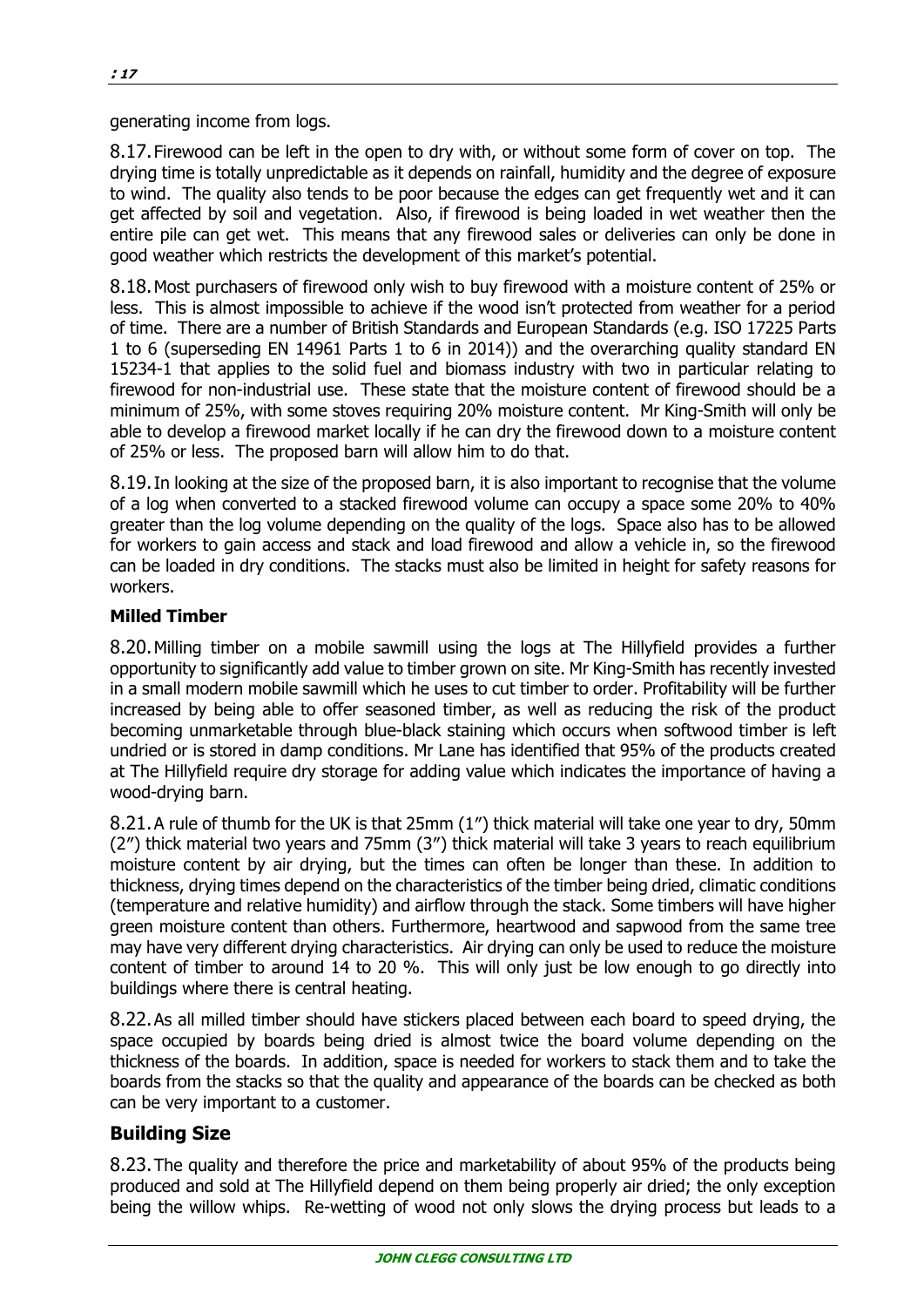reduction in product quality. The South Brent area where The Hillyfield is located experiences almost 1,000 mm of rainfall annually and days of persistent drizzle so the size of the proposed barn must be able to accommodate the products produced each year, but also products that need to be dried under cover for up to 3 or 4 years before they reach a moisture content that allows them to be sold.

8.24.The size of the building has been determined by the following operational requirements which are for six 4m wide bays 8m deep based on there being:

- 2 bays for firewood  $52m<sup>3</sup>$  allowing air gaps between stacks (max height 2.0m) and room for a vehicle to back into each bay for manual loading.
- $\bullet$  1 bay for rocket logs 20 $m<sup>3</sup>$  (max height 2.0m where supported).
- 2 bays for planked timber in stick with space to allow for manual selection from side racks in each bay allowing for storage of 70m<sup>3</sup>. This allows for material being 'in stick' for several years and is not an annual throughput figure.
- 1 bay for charcoal, hazel and willow rods and additional long-term space for planked timber boards of varying thickness and widths. More space may be required for coppice products if the market develops as anticipated based on present indications.

8.25.I think the space allowed for in the barn will be required for the uses identified and the space allocated for each use is appropriate given the need to add as much value as possible at The Hillyfield. One consequence of limiting the size of the barn to its proposed dimensions will be that it will require a regular flow of material through it; firewood after up to two years and planks after a longer period but as soon as the moisture has reached a customer's requirements of 20% or less.

8.26.I think the proposed slatted vented sides to the building will be essential to allow the circulation of air to reduce the moisture content of the material stored in it.

## **Equipment Barn**

8.27.The purpose of this barn is for storing the equipment that is on site either parked outside, and exposed to the elements, or under cover in one of the shelters, but exposed along the sides. Without the proposed barn, the equipment will deteriorate faster than it would if it was stored in a barn. There are also potential Health & Safety issues for Mr King-Smith if equipment is left on site without being safely locked up. Although the site is relatively remote, there is also the risk of the equipment being stolen or vandalised if not stored in a barn. I understand that at least one theft has occurred in the past.

8.28.The suggestion that all equipment has to be removed from the wood each night and brought back each morning is impractical. The assumption underlying this suggestion is that another place has to be purchased to store the equipment and similar problems may be encountered with storage even ignoring the cost implications of this.

## **9. CONCLUDING STATEMENT**

9.1. Based on the information that I have read, my visit to the site on  $20<sup>th</sup>$  August 2016, and talking to Mr King-Smith, I have concluded that:

- The woods at The Hillyfield are being sustainably managed in accordance with a Woodland Management Plan that has been professionally prepared and approved by Forestry Commission England, and I fully support how this is being done.
- Mr King-Smith is minimising the costs of undertaking the necessary woodland management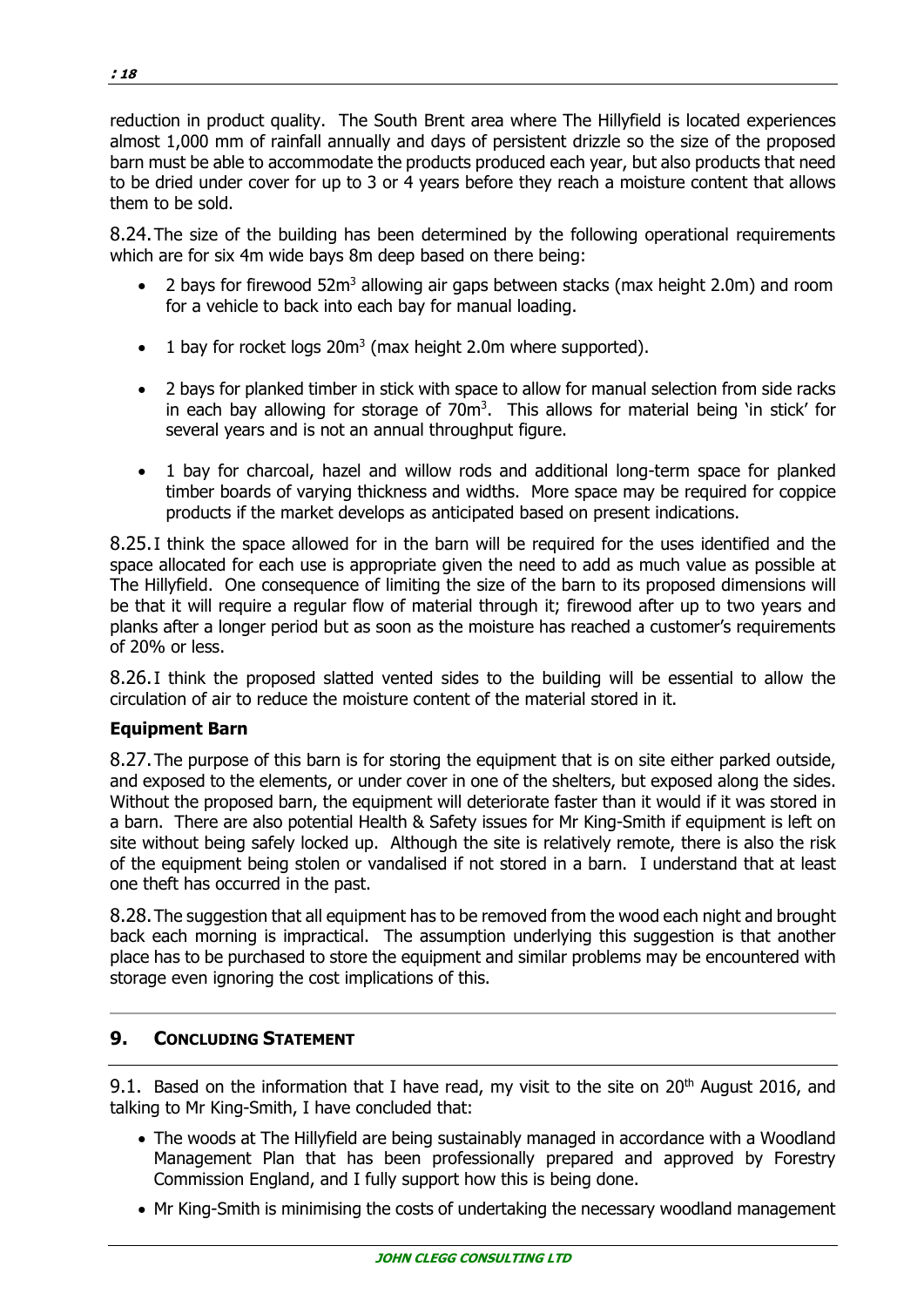activities at The Hillyfield by undertaking the activities himself and with the help of volunteers. Any alternative arrangements would increase costs and therefore could make woodland management unaffordable for Mr King-Smith.

- The active management of the woods and the successful delivery of the Woodland Management Plan also depend on adding value to all parts of the trees and harvested logs. There are a number of clearly identified markets where this added value can be captured with a known pricing structure in place.
- Maximising the value added to all parts of a tree requires good marketing and a great deal of time and effort. Mr King-Smith is able to do this by doing some of the work himself and with help from volunteers. If he was not able to use the volunteers, he would not be able to add as much value and the amount of material he could produce would be significantly less. If that happened, it is likely that the income derived from woodland product sales would fall significantly and would be insufficient to meet the necessary woodland management costs for the sustainable management of the woods.
- The structures in the wood presently used by Mr King-Smith, the volunteers and visitors to the site are adequate but extremely basic. The new Welfare & Work Forestry barn, made out of wood, will replace a number of fairly rudimentary structures in the woods and will provide simple, but better working and welfare facilities for everyone. This new barn should mean that Mr King-Smith can more confidently meet the guidance provided by the Health & Safety Executive (HSE) on welfare provision.
- At present firewood and milled timber are protected in a couple of simple wooden structures in the wood. While these structures do provide some protection, they are far from satisfactory and as a result drying times for firewood and milled timber are much longer than they need to be when using air drying methods. The present structure being used appears too small. Once the structure is full, no more firewood can be sold until it is all dry and sold; then the structure can be re-filled. The proposed firewood and timber drying barn will replace the two present structures which should allow faster drying of firewood and milled timber and, with better protection, the quality of the material should also improve. Without the barn, the income that can be generated from firewood and milled timber can be expected to be significantly less. This will then reduce the financial viability of managing the woods at The Hillyfield.
	- Most of the equipment at The Hillyfield is kept under cover in a number of different structures to protect it from the elements. Most of these are barely adequate and will result in the condition of the equipment deteriorating faster than it needs to and will add to costs in the longer term. The cramped conditions and the difficulty of accessing tools also reduce operational efficiency, particularly when different people work in the woods at different times. Keeping it all in one place will also increase its security.
- The approach being taken at The Hillyfield may be less usual, but it is not a unique case. Some similar but not identical examples in a variety of ownerships that are using and encouraging volunteering, retaining and developing woodland related skills, adding value to woodland products and marketing are: www.alvecotewood.co.uk, various woodland owner members of the Small Woods Association and members of the Community Woodlands Association (http://www.communitywoods.org/resource). Other organisations are also encouraging volunteering and provide educational opportunities and experiences such as the Forestry Commission England, the Woodland Trust, Wildlife Trusts, Trees for Life, Moor Trees and the National Trust.
- More importantly I think that if Mr King-Smith is not allowed to continue with his present and planned activities, it would send out an extremely bad message to all owners of undermanaged or unmanaged woods which account for 47% of all woods in England and it would be contrary to a number of Government policies.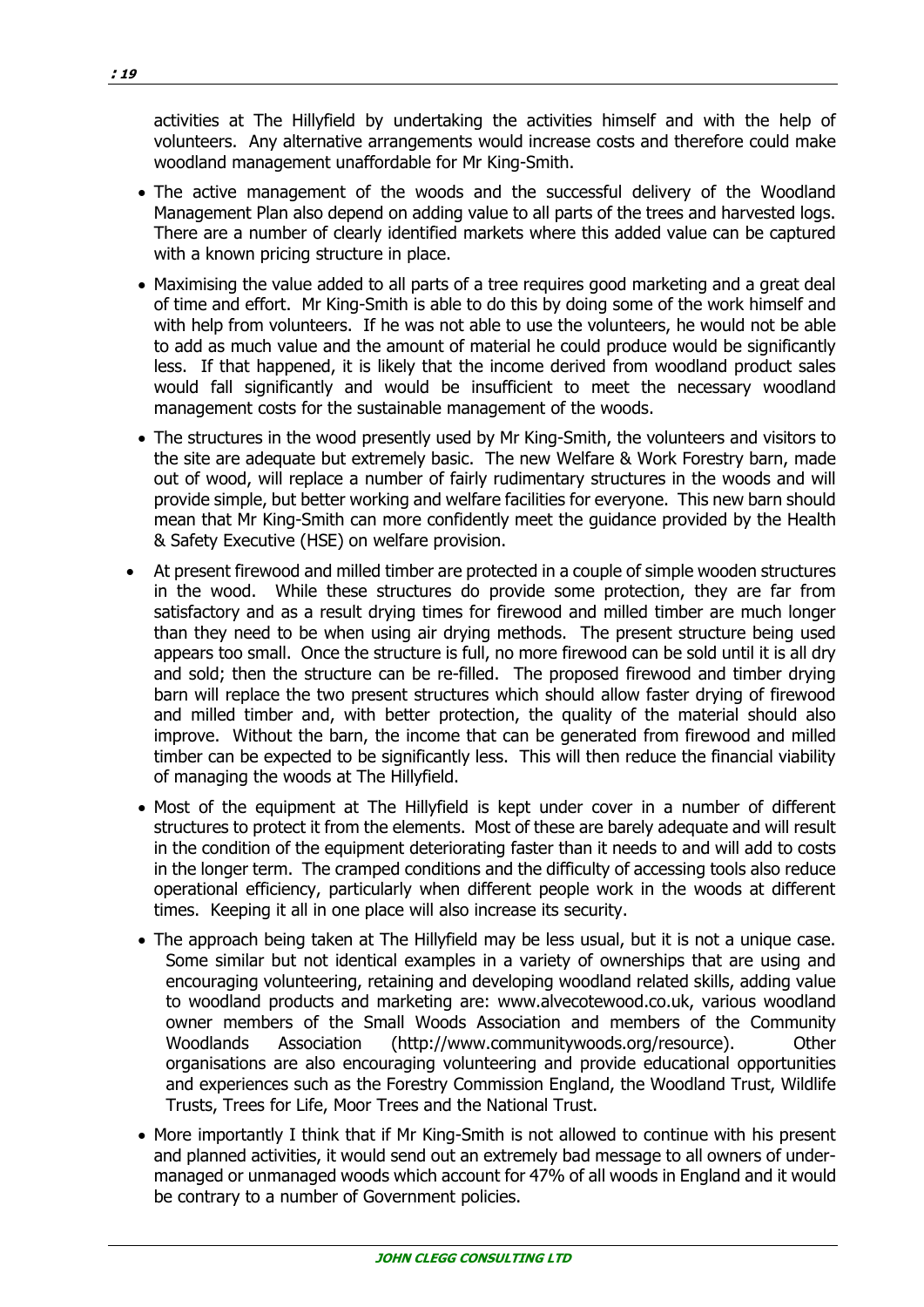## **John Clegg Consulting Ltd**

March 2018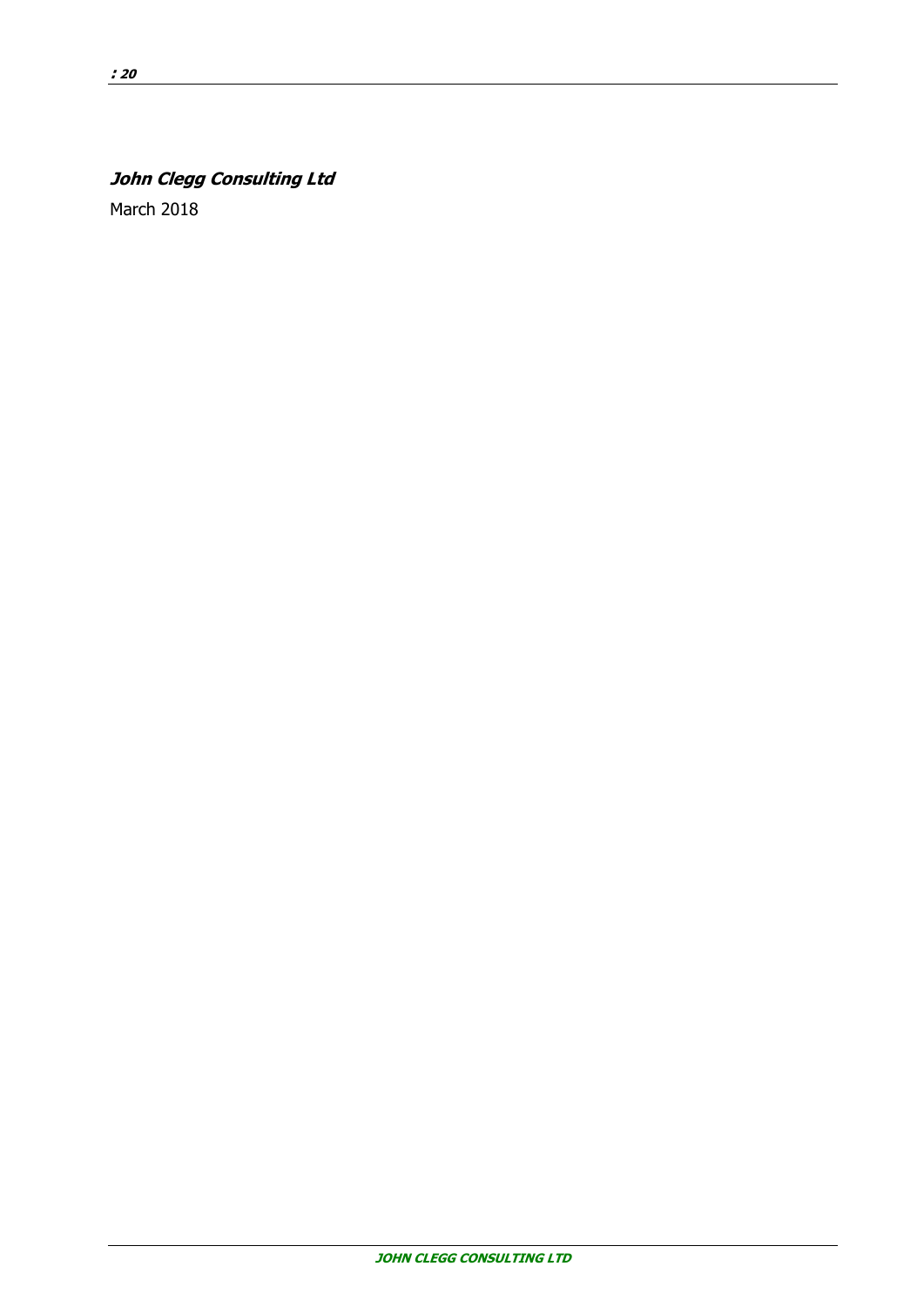| The Forest Sector Pricing Structure in South West England in 2015 & 2016 |            |                                                |  |
|--------------------------------------------------------------------------|------------|------------------------------------------------|--|
|                                                                          |            |                                                |  |
| <b>Item</b>                                                              | $f / cu$ m | <b>Information Source</b>                      |  |
| <b>STANDING TIMBER PRICES</b>                                            |            |                                                |  |
| Larch                                                                    | 10         | The Hillyfield                                 |  |
| Douglas fir                                                              | 10         | The Hillyfield                                 |  |
| Conifers (England)                                                       |            | 7.70 - 37.33 Forestry Commission (2015 - 2016) |  |
| <b>ROADSIDE PRICES</b>                                                   |            |                                                |  |
| Softwood                                                                 | $40 - 49$  | Woodland Management Consultant 1               |  |
| Larch                                                                    | $22 - 27$  | Woodland Management Consultant 1               |  |
| Larch                                                                    | 28-45      | The Hillyfield                                 |  |
| Douglas fir                                                              | 28-45      | The Hillyfield                                 |  |
| Douglas fir logs (18 cm+ top diameter)                                   | 33         | Woodland Management Consultant 2               |  |
| Larch bars (18cm+ top diameter)                                          | 33         | Woodland Management Consultant 2               |  |
| Douglas fir (14 - 18cm diam)                                             | 24         | Woodland Management Consultant 2               |  |
| Larch bars (14 - 18cm diam)                                              | 24         | <b>Woodland Management Consultant 2</b>        |  |
| Western Hemlock (18 cm+ top diameter)                                    | 30         | <b>Woodland Management Consultant 2</b>        |  |
| Chipwood                                                                 | 22         | Woodland Management Consultant 2               |  |
| Fencing posts                                                            | 30         | Woodland Management Consultant 2               |  |
| Hardwood firewood                                                        | 42         | <b>Woodland Management Consultant 2</b>        |  |
| Firewood                                                                 | 40s        | <b>Woodland Management Consultant 3</b>        |  |
| Conifers (England)                                                       | 16-51      | Forestry Commission (2015 - 2016)              |  |
| <b>Round Timber</b>                                                      |            |                                                |  |
| Specialist roundwood                                                     | 50-317     | The Hillyfield                                 |  |
| Fence posts                                                              | 113        | The Hillyfield                                 |  |
| <b>Strainer posts</b>                                                    | 141-211    | The Hillyfield                                 |  |
| Hardwood fencing                                                         | 665        | <b>Woodland Management Consultant 3</b>        |  |
| Oak logs for sawing (FC Auction)                                         | 75-233     | Woodland Management Consultant 2               |  |

## **ANNEX 1: FOREST SECTOR PRICING STRUCTURE SOUTH WEST ENGLAND**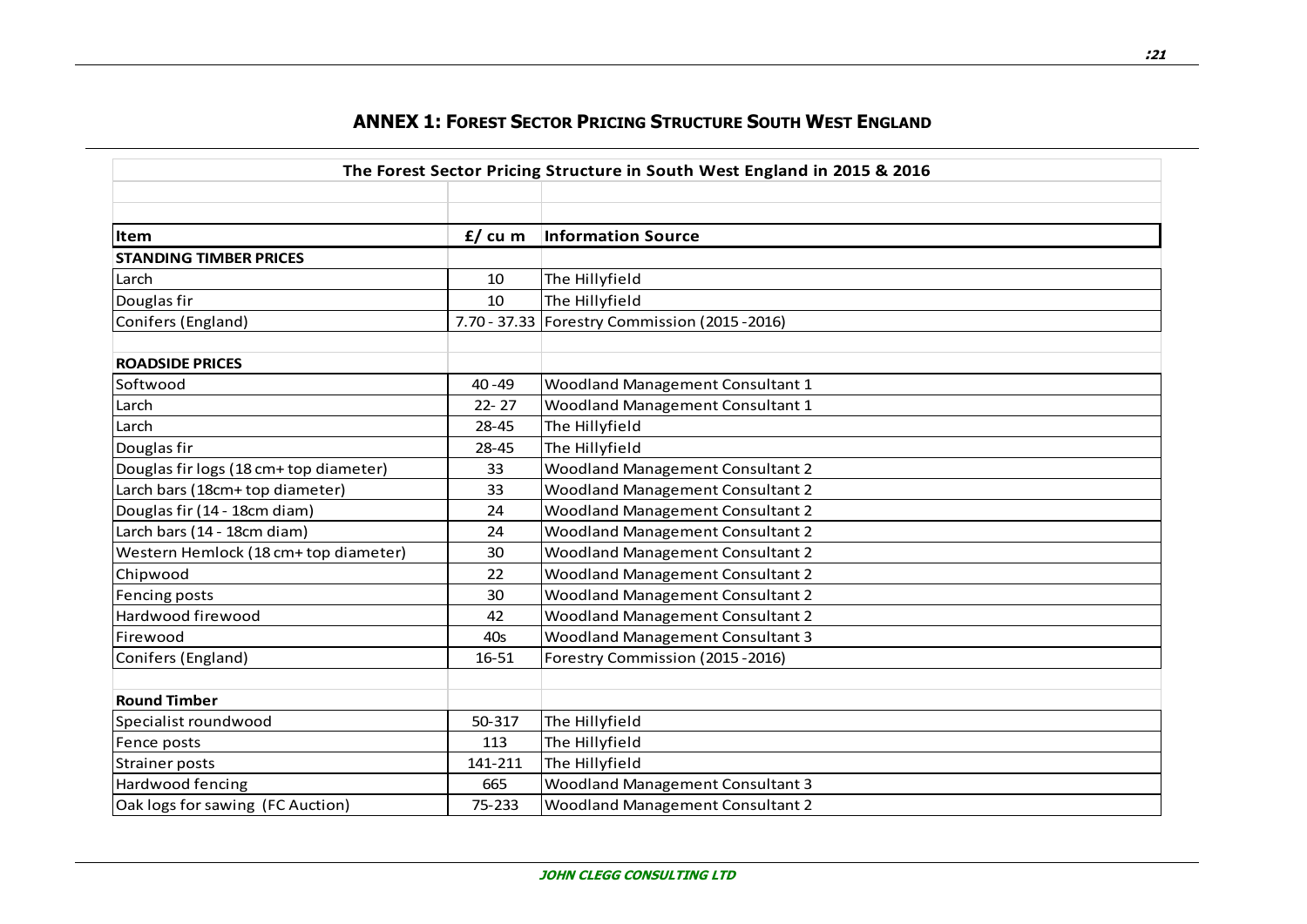| Item                                       | $f / cu$ m    | <b>Information Source</b>                                                           |
|--------------------------------------------|---------------|-------------------------------------------------------------------------------------|
| <b>SAWN TIMBER</b>                         |               |                                                                                     |
| Green / unseasoned squared softwood logs   | $283 - 521$   | Rattery, Bartons, Duchy, Dart Valley, Vasterns, East Bros, Woodmanship              |
| Green / unseasoned softwood cladding       | 303-500       | Rattery, Bartons, Duchy, Dart Valley, Vasterns                                      |
| Green / unnseasoned planks                 | 211-459       | The Hillyfield                                                                      |
| Coniferous                                 | 140 - 300     | <b>Woodland Management Consultant 3</b>                                             |
| Seasoned softwood planks                   | 350-1,250     | Rattery, Bartons, Duchy, Dart Valley, Vasterns, Beach Bros Ltd, Woodmanship         |
| Sitka spruce carcassing                    | 180           | <b>Woodland Management Consultant 3</b>                                             |
| Seasoned planks                            | 600           | The Hillyfield                                                                      |
| Graded Douglas Fir & Larch                 | 450           | <b>Woodland Management Consultant 3</b>                                             |
| Green Oak sawntimber                       | $565 - 1,200$ | Bartons, Local sawmill, Duchy, Dart Valley Timber, Vasterns, East Bros, Woodmanship |
| Seasoned hardwoods                         | 880-2,820     | Duchy, Dart Valley Timber, Beach Bros, Woodmanship                                  |
| Oak planking                               | 1200-2000     | Woodland Management Consultant 3                                                    |
| Ash sawntimber                             | 880-1,350     | Duchy, Dart Valley Timber, East Bros, Beach Bros, Woodmanship                       |
| Sycamore sawntimber                        | 880-1,350     | Duchy, Dart Valley Timber, East Bros, Beach Bros, Woodmanship                       |
|                                            |               |                                                                                     |
| Coppice                                    |               |                                                                                     |
| Hazel (7 years)                            | 175           | Woodland Management Consultant 1                                                    |
| Cherry (21 years) standard                 | 2,200         | Woodland Management Consultant 1                                                    |
|                                            |               |                                                                                     |
| <b>Other Products</b>                      |               |                                                                                     |
| Firewood                                   | 120           | The Hillyfield                                                                      |
| Firewood seasoned & processed              | $135 - 165$   | Woodland Management Consultant 3                                                    |
| Charcoal                                   | 200           | The Hillyfield                                                                      |
| Rocket logs                                | 882-1,100     | The Hillyfield                                                                      |
| Biochar                                    | 1,000         | The Hillyfield                                                                      |
|                                            |               |                                                                                     |
| <b>Occasional sales of other products</b>  |               |                                                                                     |
| Sawdust, woodchip, bark, willow saplings,  |               | The Hillyfield                                                                      |
| mushrooms, herbs and foliage               |               |                                                                                     |
|                                            |               |                                                                                     |
| <b>End Use Sale Prices</b>                 |               |                                                                                     |
| Sawn, planed softwood in B & Q             | 484           | <b>Woodland Management Consultant 2</b>                                             |
| Biomass chips (chipped, dried & delivered) | 100           | <b>Woodland Management Consultant 2</b>                                             |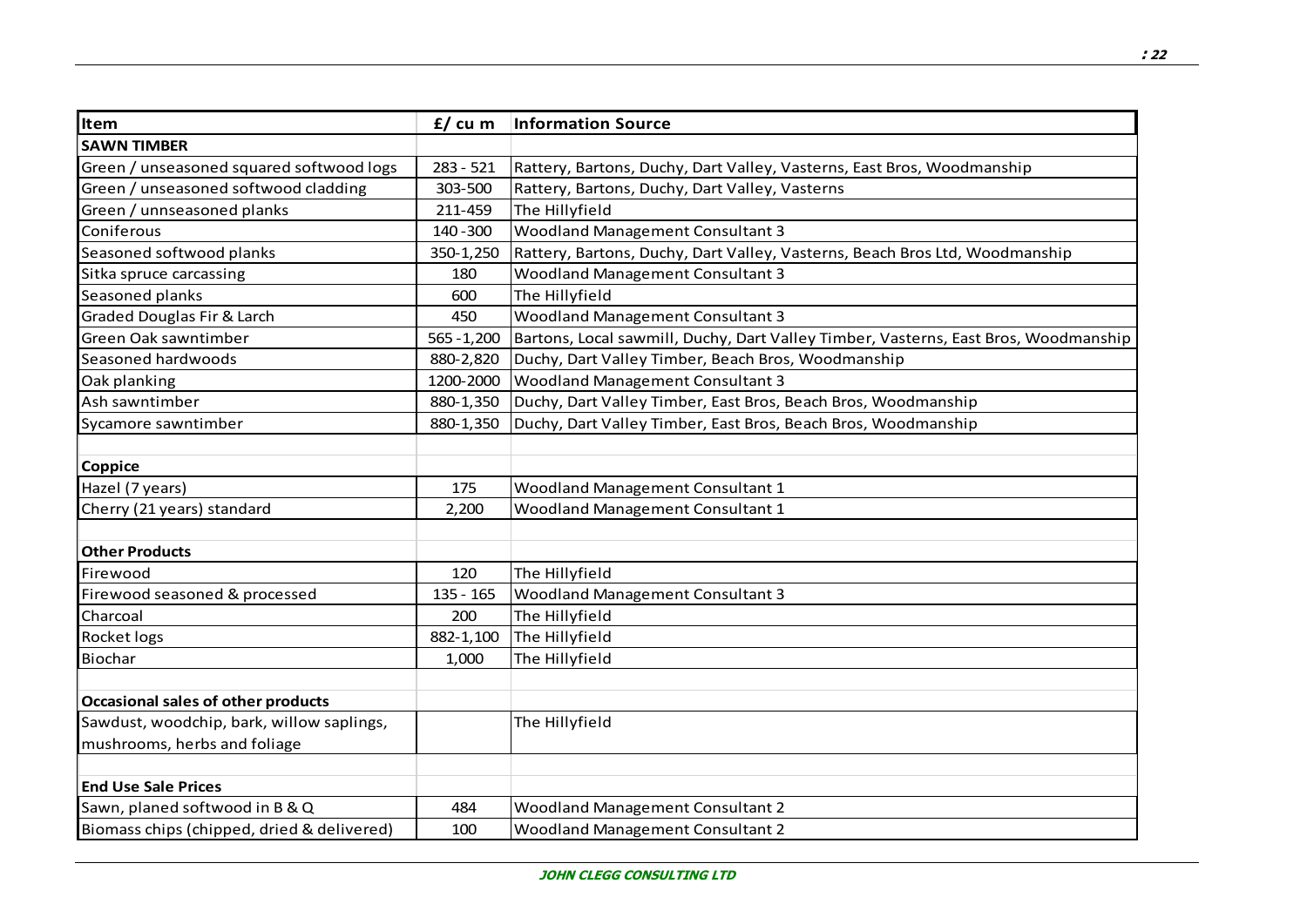## **ANNEX 2 PRESENT STRUCTURES AT THE HILLYFIELD**

#### **Existing Shelters on Site**

9.2. When I visited The Hillyfield on 20<sup>th</sup> August 2016 I noticed that there were various forms of shelter erected on different parts of the property. I did not undertake a detailed inspection of the way each of them was constructed because, as a Chartered Forester, I do not have the building qualifications or knowledge to do so. However, as a Chartered Forester I am able to make an assessment of them in relation to the need for their use in relation to an owner's ability to carry out woodland activities and to meet the basic needs of people who carry out those activities.

#### **Quarry**



This is a small wooden shed that could have been there about 20 years. It is not in particularly good condition, but it is used for storage and as a place where people who come to work in the wood can get some shelter from the weather, have tea and dry or change their clothes. It seems very necessary to have a place for these functions.



This is a moveable lorry body that looks as if it has been in the quarry almost as long as the shed. It is used to store oils, lubricants, compressor and tarpaulins. These items are all materials that would be considered normal to have for woodland management operations or for providing temporary protection for equipment. It would be unsafe to leave oils and lubricants unlocked and other items need to be kept locked up to prevent theft.



Mr King-Smith thinks this moveable, lockable lorry body has been there for over 8 years. It is used to store hand tools, lights, chainsaws, small quantities of fuel, and miscellaneous other materials. These are all items that would be expected to be used for woodland operational activities. All equipment needs to be kept locked up to prevent theft and The Health & Safety Executive require fuel to be kept locked up.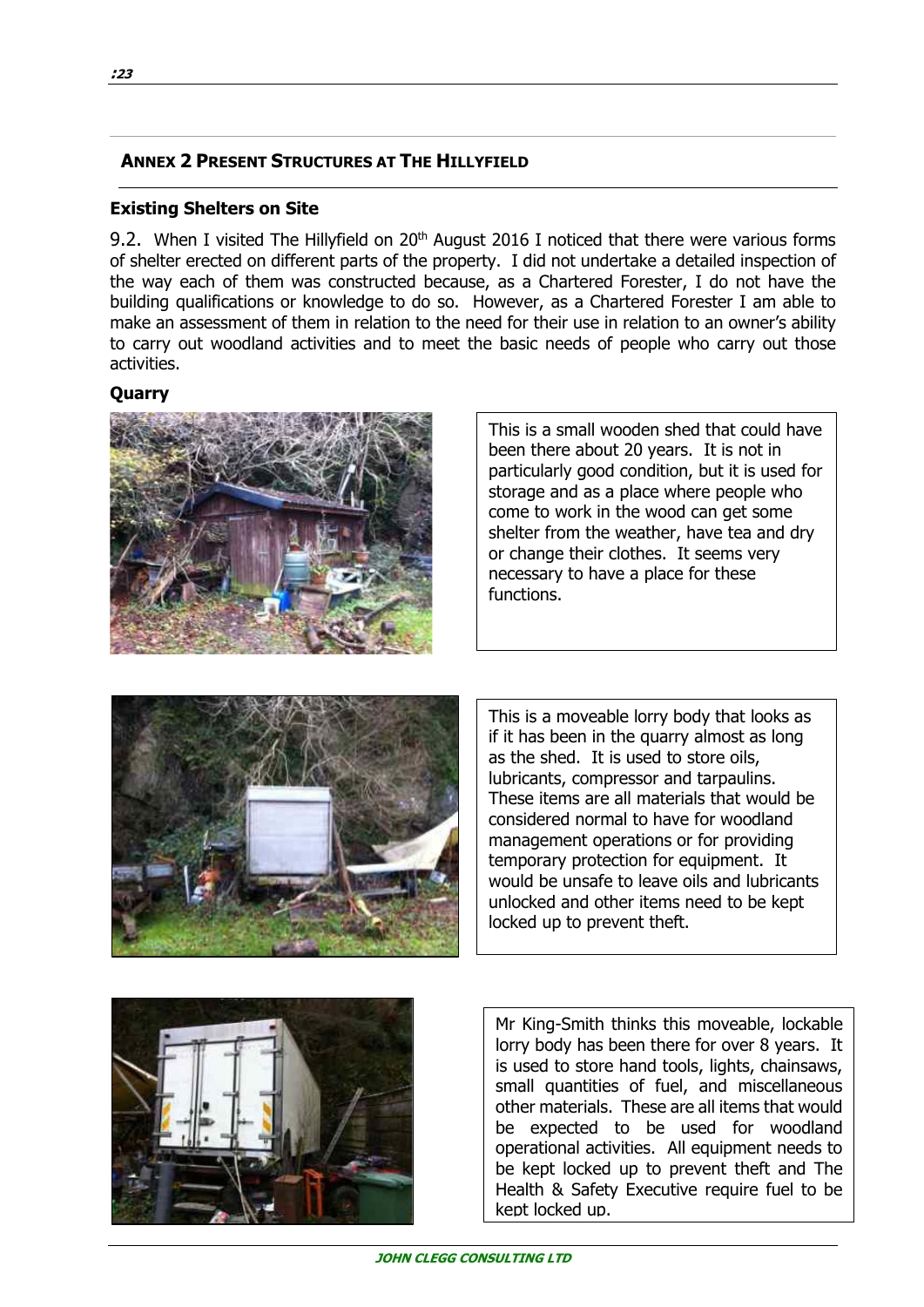

I was told this simple pole and tarpaulin structure was put up in February 2011. At the time of my visit it was being used for storing some poles, planks of wood and some show pieces. It provides some degree of protection for the wood being stored there but rain can blow in from the sides and particularly at the end. Some protection is required for these items or they will deteriorate.



#### **Hillyfield Plantation**





These two easily moveable wooden buildings with open ends were constructed in 2015. One is being used for storing firewood and the other planks of wood that were sawn from trees felled at The Hillyfield. Both firewood and planks need as much protection as possible from the weather so that they can be air dried down to a moisture content of 25% or less. Without this, fungal decay, weathering or insect attack can occur.

This temporary pole and tarpaulin structure was put up in October 2012 and is being used as a workshop. It is used when conditions are wet. It was also being used for storing some tools and a very limited amount of timber. Some covered protection is necessary for people working in the wood, and for equipment, but the protection it provides is very rudimentary.

This very simple structure put up in 2015 is beside an internal track and is used for storing kindling. The photo shows that the protection the arrangement provides is not particularly effective or efficient for reducing the moisture content of the kindling prior to sale.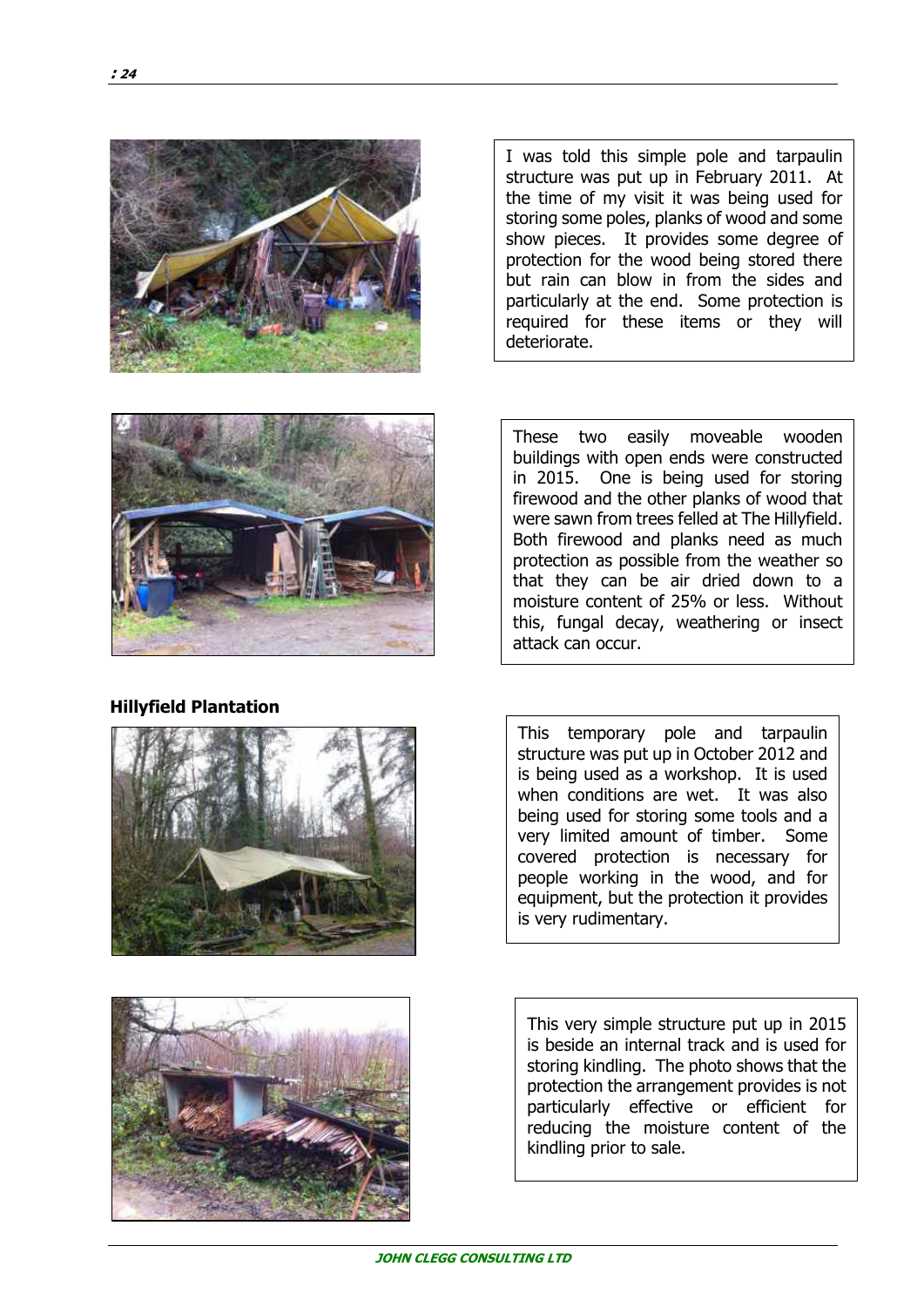

I did not go inside either wheeled caravans, but I understand that they are where seasonal workers can stay while working at The Hillyfield if they wish. A number choose to do so rather than pay for accommodation and the purchase of a vehicle and fuel to go backwards and forwards daily to The Hillyfield. The provision of two caravans for them seems to be a very practical solution and is beneficial since it reduces car movements on local roads and there are savings in the use of fossil fuels with subsequent environmental benefits.





There are two wood clad composting toilets. Those working on site and visiting it need somewhere to go to the toilet and these seem to be perfectly sensible arrangements to meet these needs.